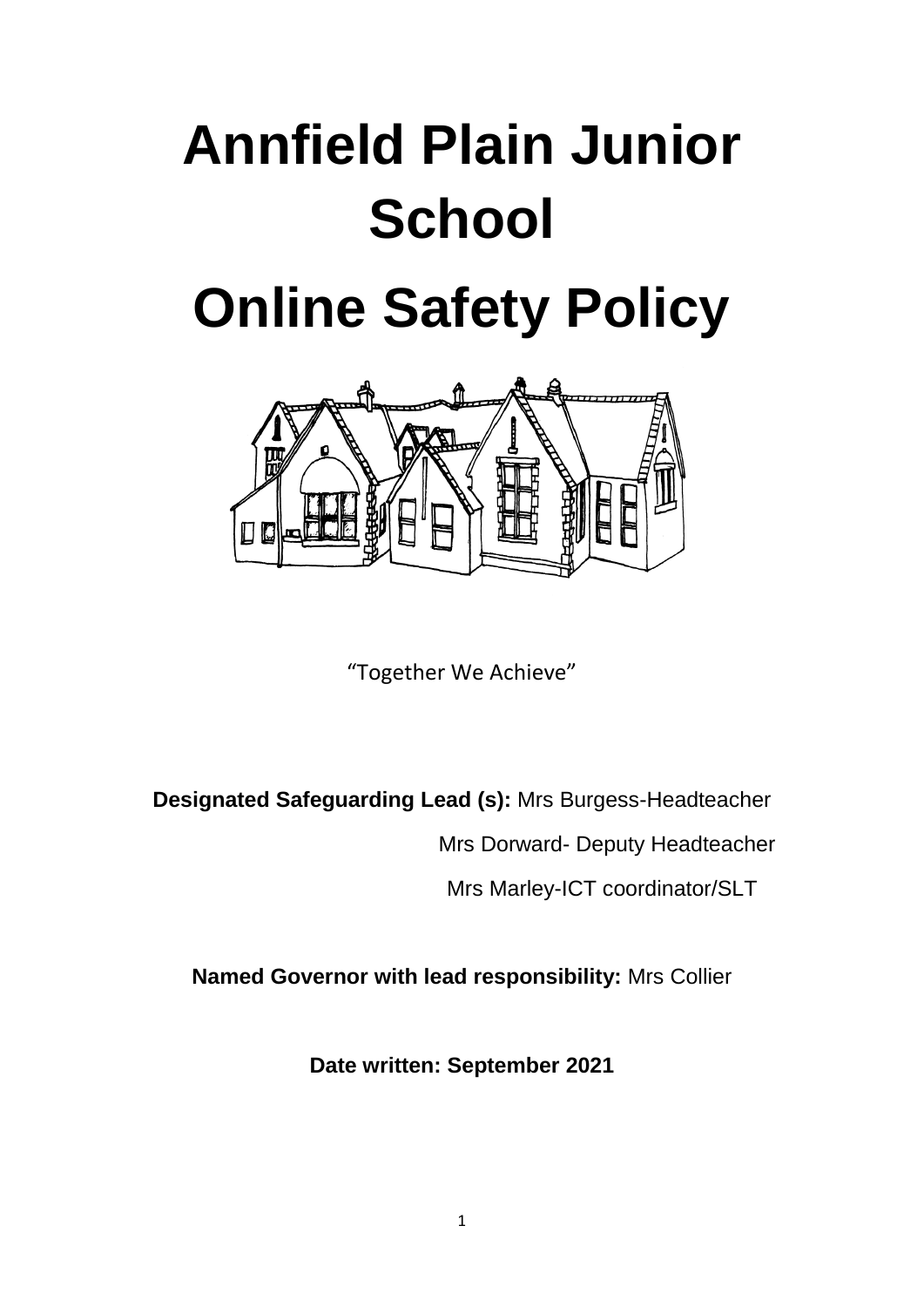**This policy will be reviewed at least annually. It will also be revised following any concerns and/or updates to national and local guidance or procedure**

## **Annfield Plain Junior School**

## **Online Safety Policy**

Policy Aims

- This online safety policy has been written by Annfield Plain Junior School, involving staff, learners and parents/carers, building on the Kent County Council/The Education People/Durham County Council online safety policy template, with specialist advice and input as required.
- It takes into account the DfE statutory quidance 'Keeping Children Safe in [Education'](https://www.gov.uk/government/publications/keeping-children-safe-in-education--2) 2021, '[Working Together to Safeguard Children](https://www.gov.uk/government/publications/working-together-to-safeguard-children--2)' 2021 and the Durham DCSP procedures.
- The purpose of Annfield Plain Junior School's online safety policy is to:
	- o Safeguard and protect all members of Annfield Plain's community online.
	- o Identify approaches to educate and raise awareness of online safety throughout the community.
	- o Enable all staff to work safely and responsibly to role model positive behaviour online and to manage professional standards and practice when using technology.
	- o Identify clear procedures to use when responding to online safety concerns.
- Annfield Plain Junior School identifies that the issues classified within online safety are considerable, but can be broadly categorised into three areas of risk:
	- o **Content:** being exposed to illegal, inappropriate or harmful material
	- o **Contact:** being subjected to harmful online interaction with other users
	- o **Conduct:** personal online behaviour that increases the likelihood of, or causes, harm.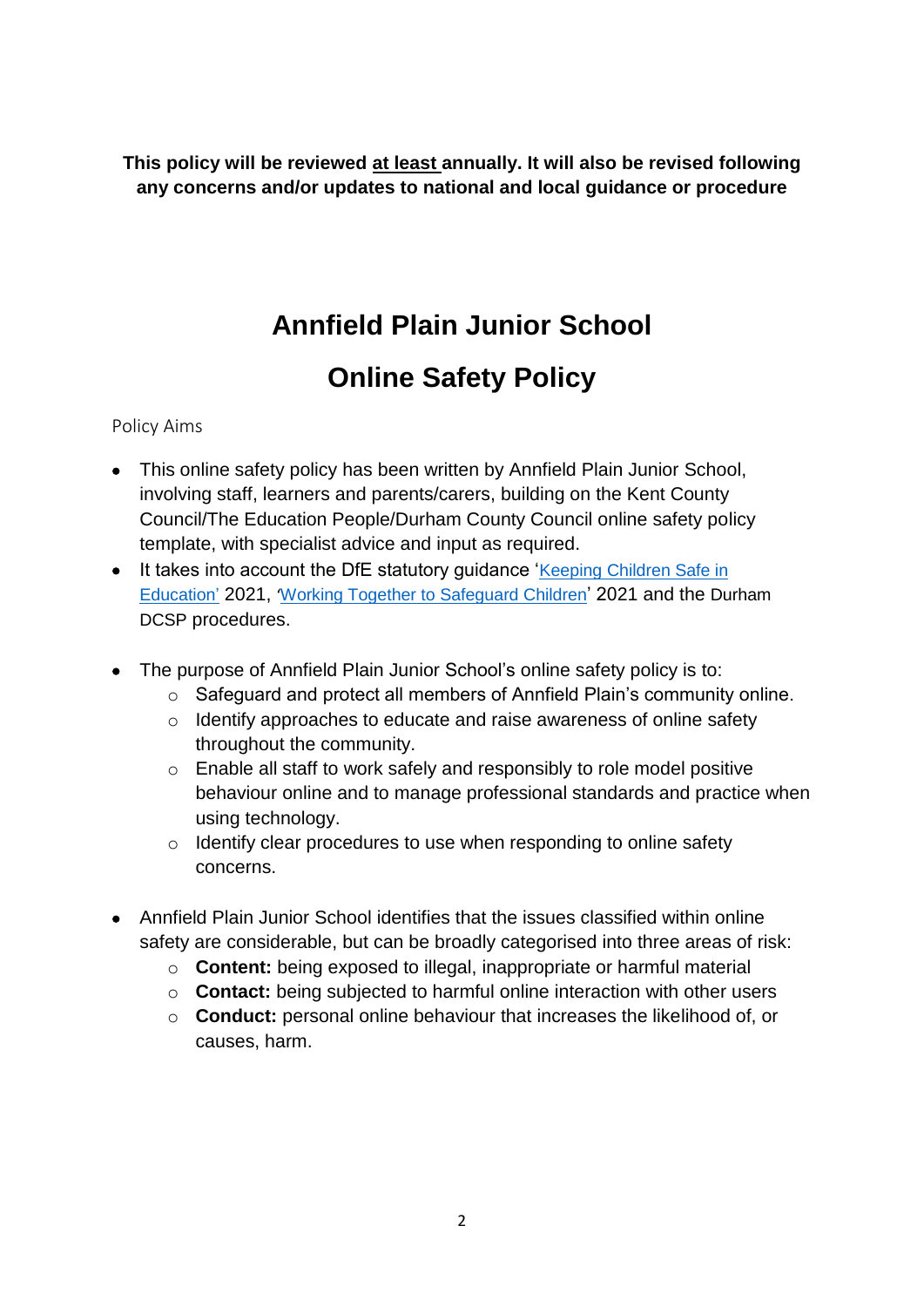## **Policy Scope**

Annfield Plain Junior School believes that online safety is an essential part of safeguarding and acknowledges its duty to ensure that all learners and staff are protected from potential harm online.

- Annfield Plain Junior School identifies that the internet and associated devices, such as computers, tablets, mobile phones and games consoles, are an important part of everyday life.
- Annfield Plain Junior School believes that learners should be empowered to build resilience and to develop strategies to manage and respond to risk online.
- This policy applies to all staff including the governing body, leadership team, teachers, support staff, external contractors, visitors, volunteers and other individuals who work for, or provide services on behalf of the setting (collectively referred to as "staff" in this policy) as well as learners, parents and carers.
- This policy applies to all access to the internet and use of technology, including personal devices, or where learners, staff or other individuals have been provided with setting issued devices for use off-site, such as a work laptop, tablets or mobile phones.

## **Links with other policies and practices**

This policy links with several other policies, practices and action plans including:

- o Anti-bullying policy
- o Acceptable Use Policies (AUP) and/or the Code of conduct/staff behaviour policy
- o Behaviour policy
- o Child protection/Safeguarding policy
- o Confidentiality policy
- o Curriculum policies, such as: Computing, Personal Social and Health Education (PSHE) and Citizenship and Relationships
- o Data Protection for adults and children

### **Monitoring and Review**

- Technology in this area evolves and changes rapidly. Annfield Plain Junior School will review this policy at least annually.
	- $\circ$  The policy will also be revised following any national or local policy requirements; any child protection concerns or any changes to the technical infrastructure
- We will regularly monitor internet use and evaluate online safety mechanisms to ensure that this policy is consistently applied.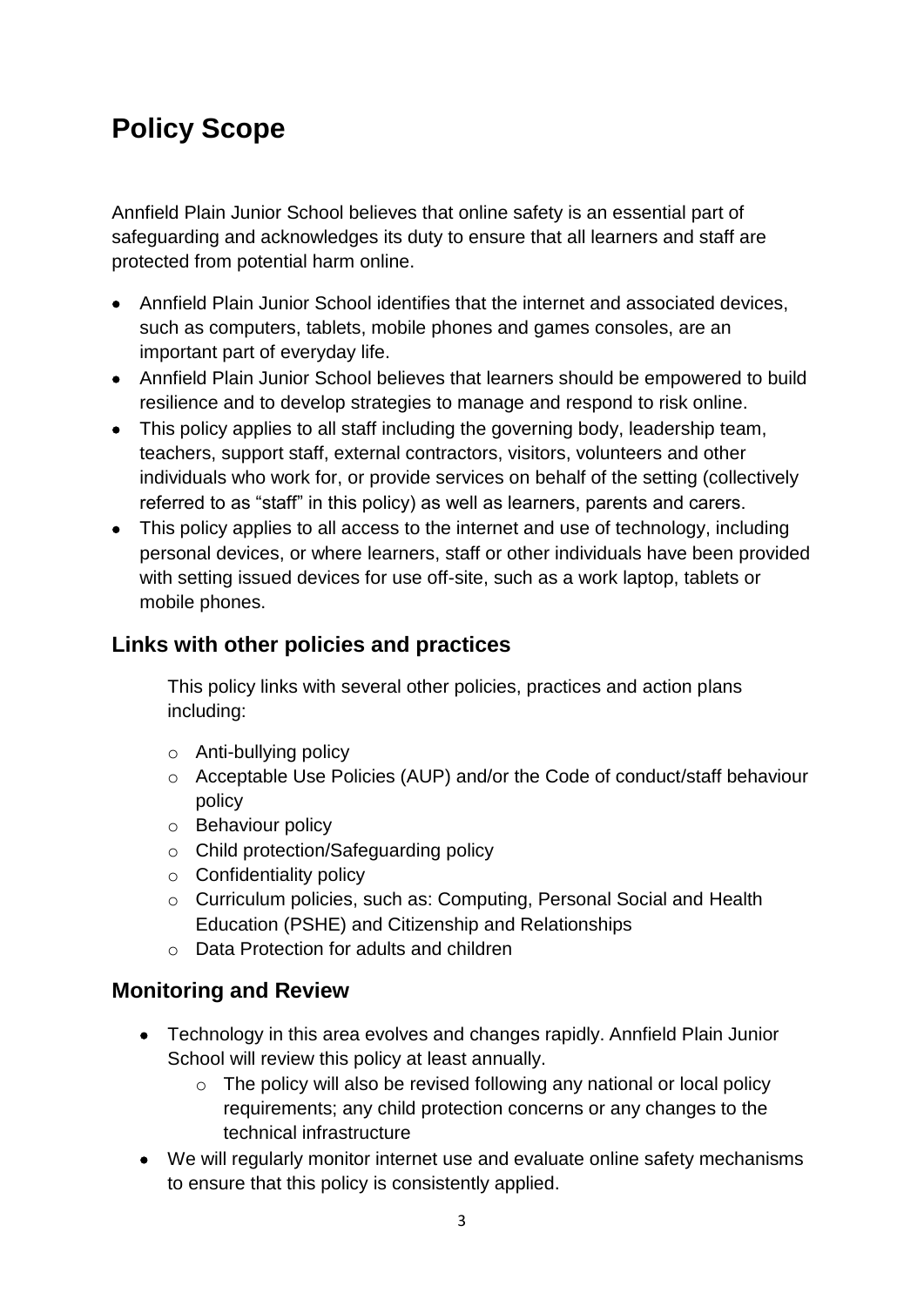- To ensure they have oversight of online safety, the head teacher will be informed of online safety concerns, as appropriate.
- The named governor for safeguarding will report on a regular basis to the governing body on online safety practice and incidents, including outcomes.

#### **Roles and Responsibilities**

- The Designated Safeguarding Lead (DSL) has lead responsibility for online safety.
- Annfield Plain Junior School recognises that all members of the community have important roles and responsibilities to play with regards to online safety.

### **The leadership and management team will:**

- Ensure that online safety is viewed as a safeguarding issue and that practice is in line with national and local recommendations and requirements.
- Ensure there are appropriate and up-to-date policies regarding online safety; including a staff acceptable use policy, which covers acceptable use of technology.
- Ensure that suitable and appropriate filtering and monitoring systems are in place and work with technical staff to monitor the safety and security of our systems and networks.
- Ensure that online safety is embedded within a progressive curriculum, which enables all learners to develop an age-appropriate understanding of online safety.
- Support the DSL and any deputies by ensuring they have sufficient time and resources to fulfil their online safety responsibilities.
- Ensure there are robust reporting channels for the community to access regarding online safety concerns, including internal, local and national support.
- Ensure that appropriate risk assessments are undertaken regarding the safe use of technology.
- Audit and evaluate online safety practice to identify strengths and areas for improvement.

## **The Designated Safeguarding Lead (DSL) will:**

- Act as a named point of contact on all online safeguarding issues and liaise with other members of staff or other agencies, as appropriate.
- Ensure all members of staff receive regular, up-to-date and appropriate online safety training.
- Access regular and appropriate training and support to ensure they understand the unique risks associated with online safety and have the relevant knowledge and up to date required to keep learners safe online.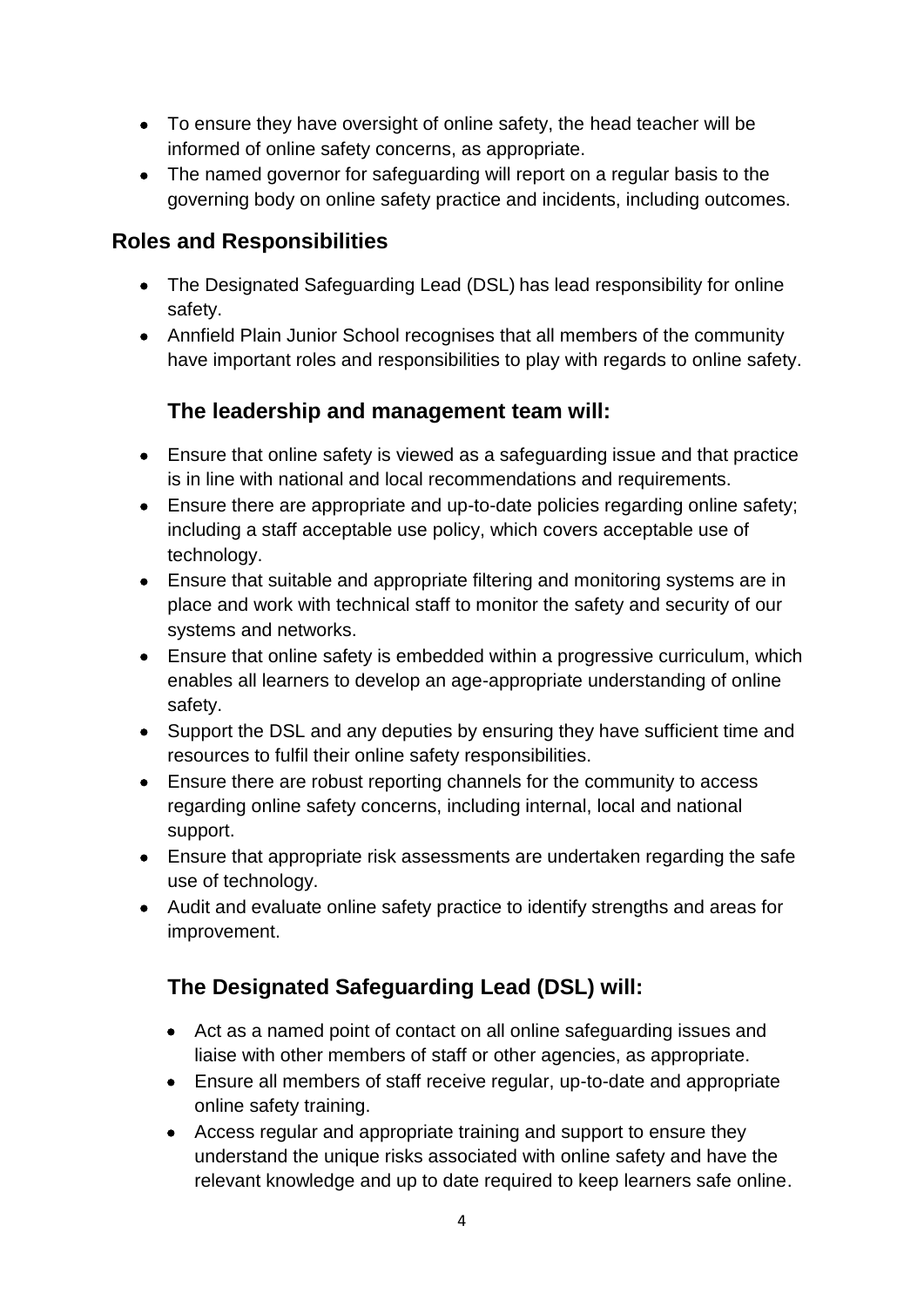- Access regular and appropriate training and support to ensure they recognise the additional risks that learners with SEN and disabilities (SEND) face online.
- Keep up-to-date with current research, legislation and trends regarding online safety and communicate this with the community, as appropriate.
- Work with staff to co-ordinate participation in local and national events to promote positive online behaviour, such as Safer Internet Day.
- Ensure that online safety is promoted to parents, carers and the wider community, through a variety of channels and approaches.
- Maintain records of online safety concerns, as well as actions taken, as part of the settings safeguarding recording mechanisms.
- Monitor online safety incidents to identify gaps and trends, and use this data to update the education response, policies and procedures.
- Work with the leadership team to review and update online safety policies on a regular basis.

## **It is the responsibility of all members of staff to:**

- Contribute to the development of online safety policies.
- Read and adhere to the online safety policy and acceptable use policies.
- Take responsibility for the security of setting systems and the data they use or have access to.
- Model good practice when using technology and maintain a professional level of conduct in their personal use of technology, both on and off site.
- Embed online safety education in curriculum delivery, wherever possible.
- Have an awareness of a range of online safety issues and how they may be experienced by the children in their care.
- Identify online safety concerns and take appropriate action by following the settings safeguarding policies and procedures.
- Know when and how to escalate online safety issues, including signposting to appropriate support, internally and externally.
- Take personal responsibility for professional development in this area.

## **It is the responsibility of staff managing the technical environment to:**

- Provide technical support and perspective to the DSL and leadership team, especially in the development and implementation of appropriate online safety policies and procedures.
- Use the online reporting policy to inform technician of issues relating to technical equipment, so this can be solved promptly.
- Implement appropriate security measures as directed by the DSL and leadership team to ensure that the settings IT infrastructure/system is secure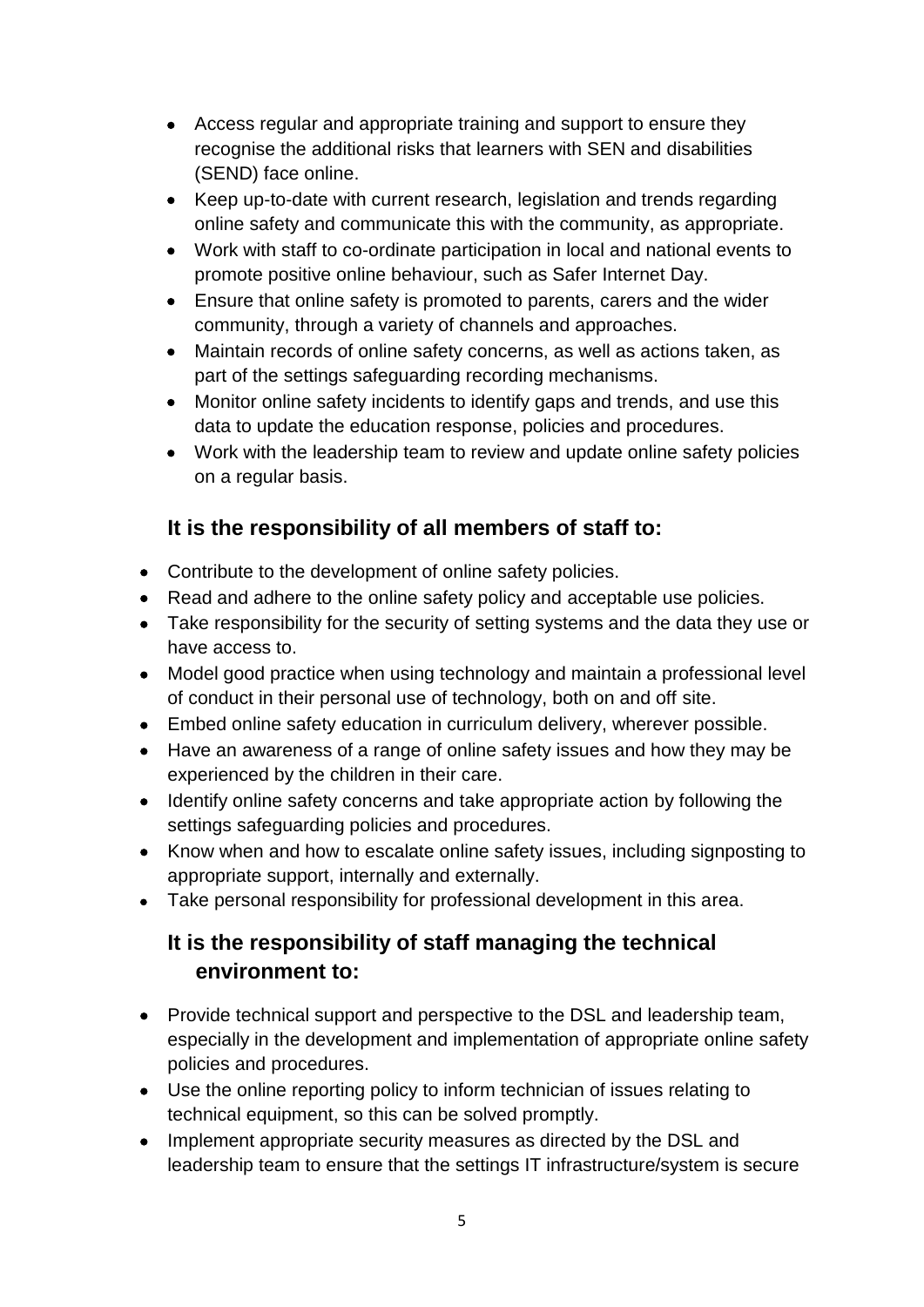and not open to misuse or malicious attack, whilst allowing learning opportunities to be maximised.

- Ensure that our filtering policy is applied and updated on a regular basis; responsibility for its implementation is shared with the leadership team.
- Ensure that our monitoring systems are applied and updated on a regular basis; responsibility for its implementation is shared with the leadership team
- Ensure appropriate access and technical support is given to the DSL (and/or deputy) to our filtering and monitoring systems, to enable them to take appropriate safeguarding action if/when required.

## **It is the responsibility of parents and carers to:**

- Read the acceptable use policies and encourage their children to adhere to them.
- Support our online safety approaches by discussing online safety issues with their children and reinforcing appropriate and safe online behaviours at home.
- Role model safe and appropriate use of technology and social media.
- Identify changes in behaviour that could indicate that their child is at risk of harm online.
- Seek help and support from the setting, or other appropriate agencies, if they or their child encounter risk or concerns online.
- Take responsibility for their own awareness in relation to the risks and opportunities posed by new and emerging technologies.

## **Education and Engagement Approaches**

### **Education and engagement with learners**

- The setting will establish and embed a progressive online safety curriculum to raise awareness and promote safe and responsible internet use amongst learners by:
	- o Ensuring education regarding safe and responsible use precedes internet access.
	- o Including online safety in Personal, Social, Health and Economic (PSHE), Relationships and Sex Education (RSE) and computing programmes of study.
	- o Regularly use online subscriptions to revise online safety such as Gooseberry Planet and NSPCC thinkuknow.
	- o Reinforcing online safety messages whenever technology or the internet is in use.
	- o Educating learners in the effective use of the internet to research; including the skills of knowledge location, retrieval and evaluation.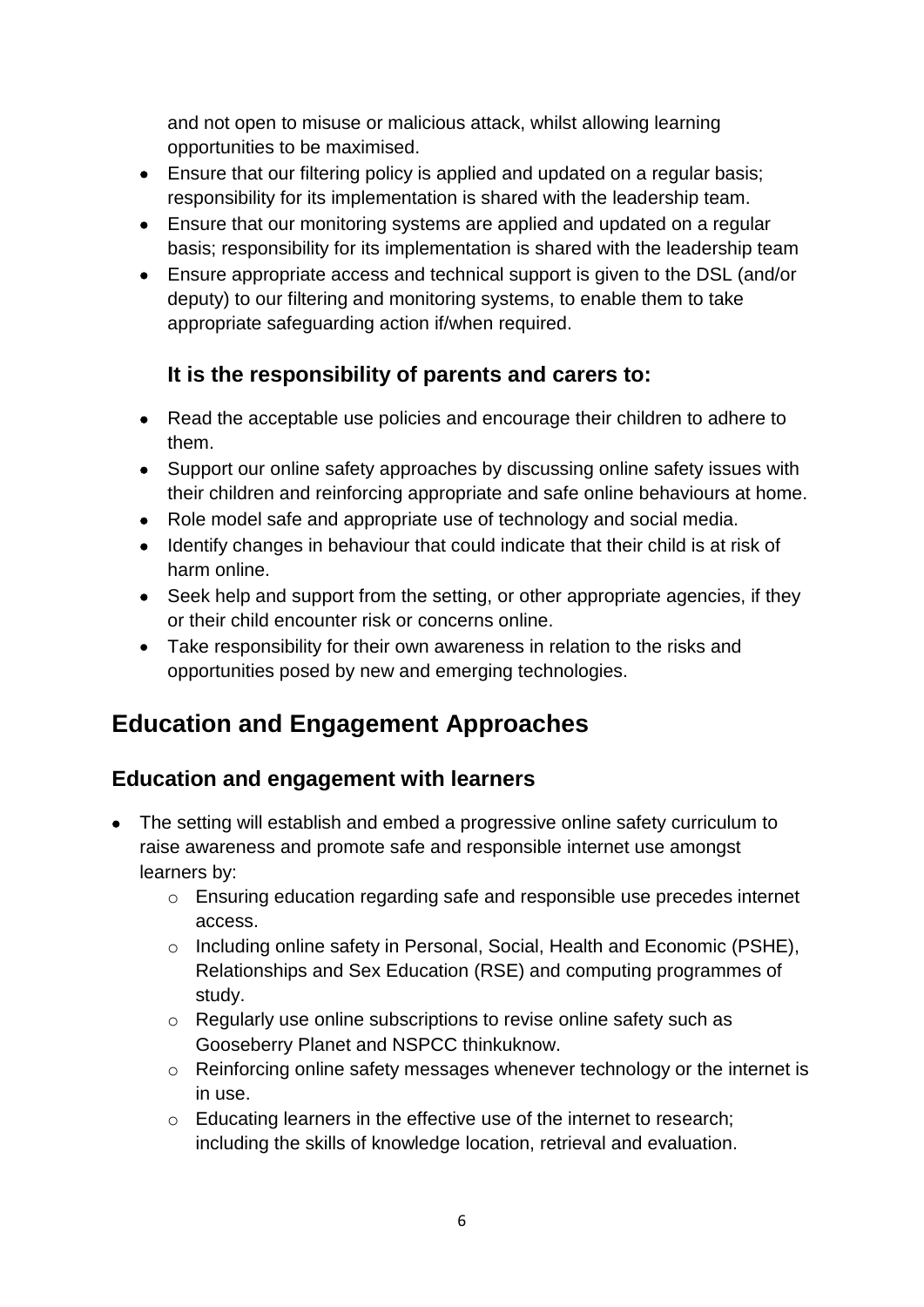- o Teaching learners to be critically aware of the materials they read and shown how to validate information before accepting its accuracy.
- The setting will support learners to read and understand the acceptable use policies in a way which suits their age and ability by:
	- o Informing learners that network and internet use will be monitored for safety and security purposes and in accordance with legislation.
	- o Rewarding positive use of technology.
	- o Implementing appropriate peer education approaches.
	- o Providing online safety education and training as part of the transition programme across the key stages and when moving between establishments.
	- o Using support, such as external visitors, where appropriate, to complement and support our internal online safety education approaches.

## **Vulnerable Learners**

- Annfield Plain Junior School recognises that some learners are more vulnerable online due to a range of factors. This may include, but is not limited to children in care, children with Special Educational Needs and Disabilities (SEND) or mental health needs, children with English as an additional language (EAL) and children experiencing trauma or loss.
- Annfield Plain Juniors will ensure that differentiated and ability appropriate online safety education, access and support is provided to vulnerable learners.
- When implementing an appropriate online safety policy and curriculum Annfield Plain Junior School will seek input from specialist staff as appropriate, including the SENCO Mrs Dorward.

## **Training and engagement with staff**

We will:

- Provide and discuss the online safety policy and procedures with all members of staff as part of induction.
- Provide up-to-date and appropriate online safety training for all staff on a regular basis, with at least annual updates.
	- o As part of existing safeguarding and child protection training/updates.
	- o This will cover the potential risks posed to learners (Content, Contact and Conduct) as well as our professional practice expectations.
- Recognise the expertise staff build by undertaking safeguarding training and managing safeguarding concerns and provide opportunities for staff to contribute to and shape online safety policies and procedures.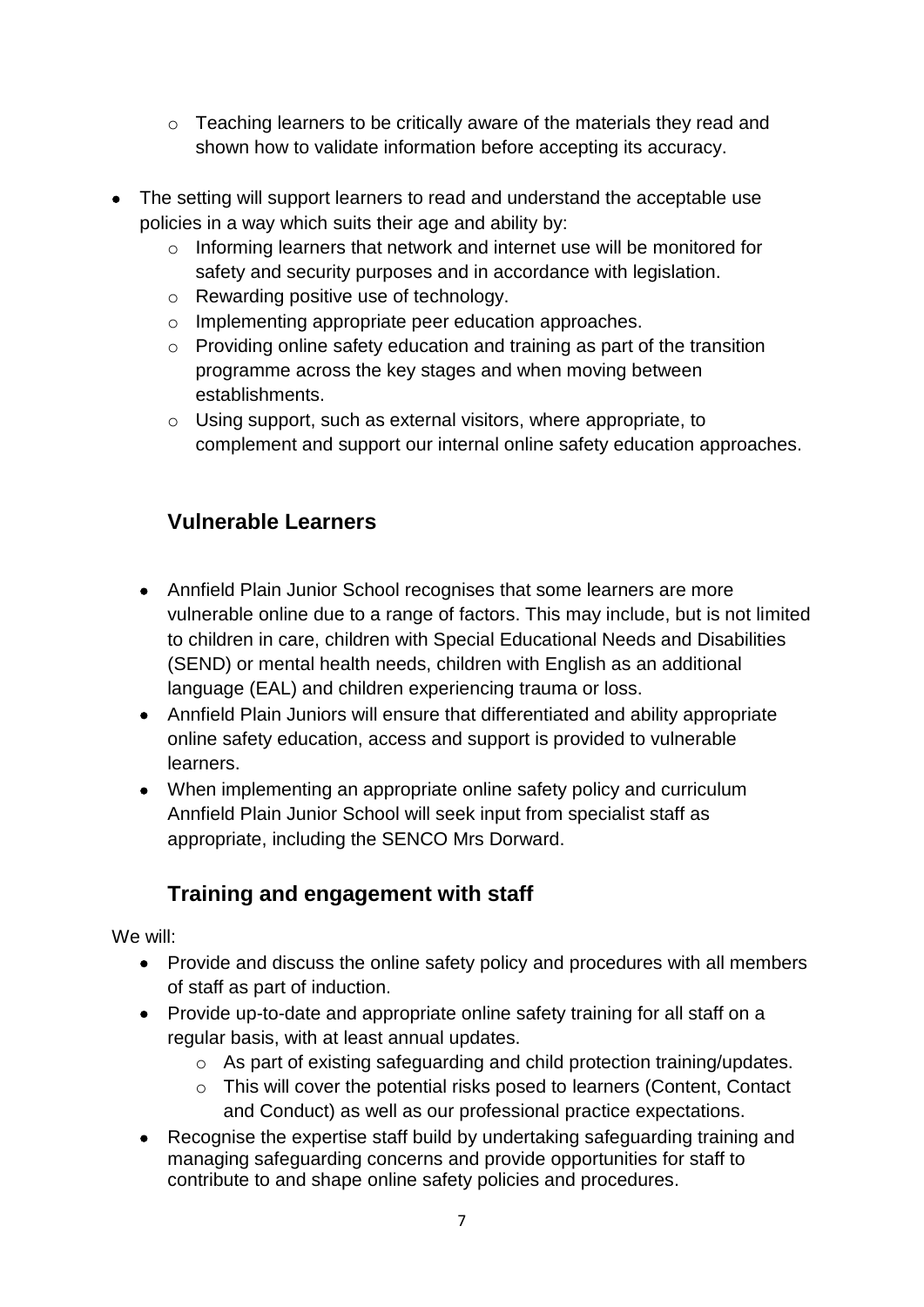- Make staff aware that our IT systems are monitored, and that activity can be traced to individual users; staff will be reminded to behave professionally and in accordance with our policies when accessing our systems and devices.
- Make staff aware that their online conduct outside of the setting, including personal use of social media, could have an impact on their professional role and reputation.
- Highlight useful educational resources and tools which staff should use, according to the age and ability of the learners.
- Ensure all members of staff are aware of the procedures to follow regarding online safety concerns affecting learners, colleagues or other members of the community.

## **Awareness and engagement with parents and carers**

- Annfield Plain Junior School recognises that parents and carers have an essential role to play in enabling children and young people to become safe and responsible users of the internet and associated technologies.
- We will build a partnership approach to online safety with parents and carers by:
	- o Providing information and guidance on online safety in a variety of formats.
		- This will include offering specific online safety awareness training and highlighting online safety at other events such as parent evenings, transition events and sports days.
	- o Drawing their attention to the online safety policy and expectations in newsletters, letters and on our website.
	- o Requesting that they read online safety information as part of joining our community, for example, within our home school agreement.
	- o Requiring them to read our e-safety leaflet and discuss the implications with their children.

## **Reducing Online Risks**

- Annfield Plain Junior School recognises that the internet is a constantly changing environment with new apps, devices, websites and material emerging at a rapid pace.
- We will:
	- o Regularly review the methods used to identify, assess and minimise online risks.
	- $\circ$  Examine emerging technologies for educational benefit and undertake appropriate risk assessments before use in the setting is permitted.
	- o Ensure that appropriate filtering and monitoring is in place and take all reasonable precautions to ensure that users can only access appropriate material.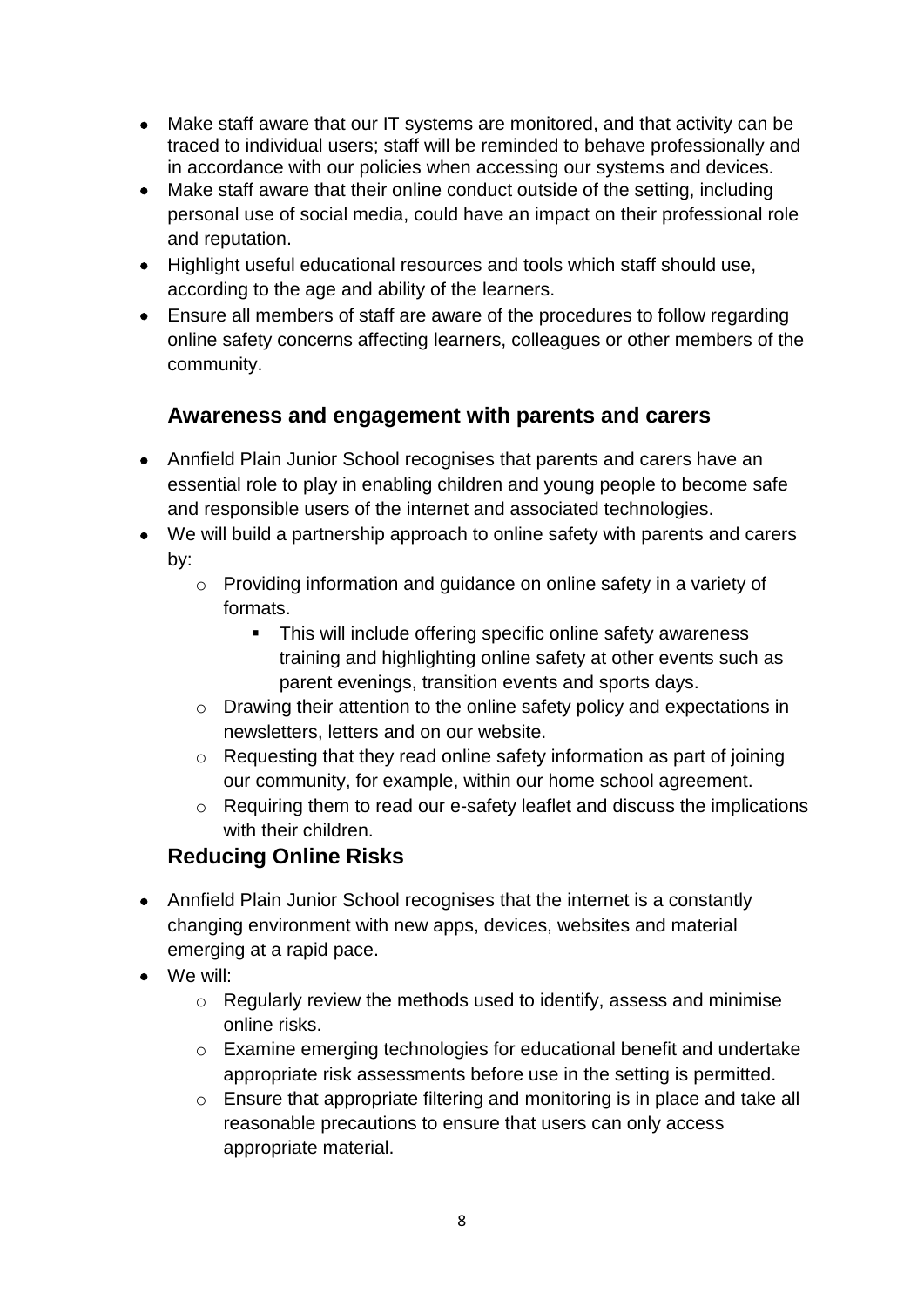- o Due to the global and connected nature of the internet, it is not possible to guarantee that unsuitable material cannot be accessed via our computers or devices.
- All members of the community are made aware of our expectations regarding safe and appropriate behaviour online and the importance of not posting any content, comments, images or videos which could cause harm, distress or offence to members of the community. This is clearly outlined in our acceptable use policies and highlighted through a variety of education and training approaches.

## • **Safer Use of Technology Classroom Use**

- Annfield Plain Junior School uses a wide range of technology. This includes access to:
	- o Computers, laptops, ipads and other digital devices
	- o Internet which may include search engines and educational websites
	- o Learning platform/intranet
	- o Email
	- o Games consoles and other games-based technologies
	- o Digital cameras, web cams and video cameras
	- o I-pads used as cameras.
- All setting owned devices will be used in accordance with our acceptable use policies and with appropriate safety and security measures in place.
- Members of staff will always evaluate websites, tools and apps fully before use in the classroom or recommending for use at home.
- The setting will use age appropriate search tools following an informed risk assessment, to identify which tool best suits the needs of our community.
- We will ensure that the use of internet-derived materials, by staff and learners complies with copyright law and acknowledge the source of information.
- Supervision of learners will be appropriate to their age and ability.

#### **Key Stage 2**

- **EXECT** Learners will use age-appropriate search engines and online tools.
- Learners will be directed by the teacher to online materials and resources which support the learning outcomes planned for the learners age and ability.

## **Managing Internet Access**

• All staff, learners and visitors will read and sign an acceptable use policy before being given access to our computer system, IT resources or internet.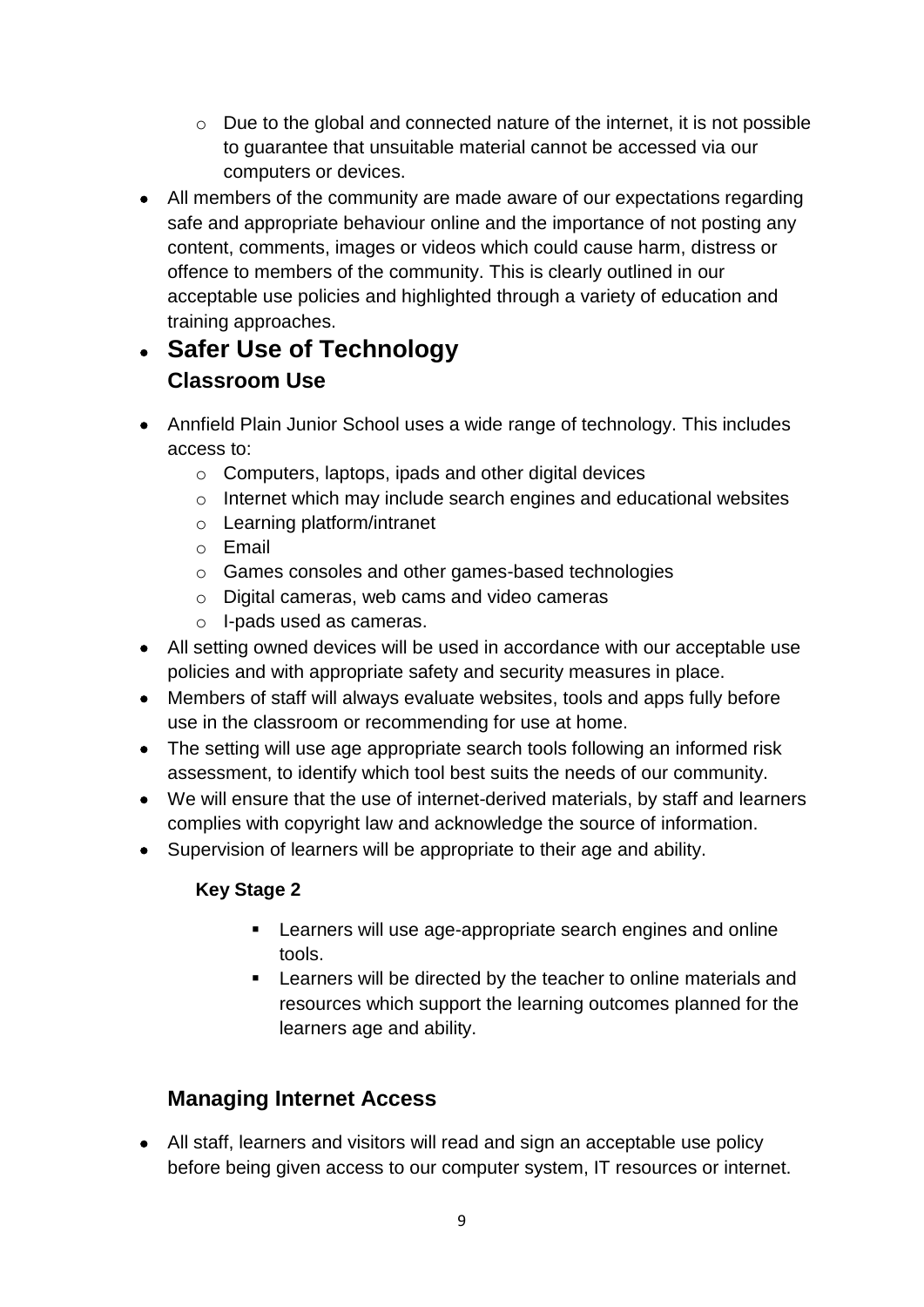## **Filtering and Monitoring**

## **Decision Making**

- Annfield Plain Junior School's governors and leaders have ensured that our setting has age and ability appropriate filtering and monitoring in place, to limit learner's exposure to online risks.
- The governors and leaders are aware of the need to prevent "over blocking", as that may unreasonably restrict what can be taught, with regards to online activities and safeguarding.
- Our decision regarding filtering and monitoring has been informed by a risk assessment, considering our specific needs and circumstances.
- Changes to the filtering and monitoring approach will be risk assessed by staff with educational and technical experience and, where appropriate, with consent from the leadership team; all changes to the filtering policy are logged and recorded.
- The leadership team will ensure that regular checks are made to ensure that the filtering and monitoring methods are effective and appropriate.
- All members of staff are aware that they cannot rely on filtering and monitoring alone to safeguard learners; effective classroom management and regular education about safe and responsible use is essential.

## **Filtering**

- Education broadband connectivity is provided through Durham County Council.
- We use Smooth wall which blocks sites which can be categorised as: pornography, racial hatred, extremism, gaming and sites of an illegal nature.
- The filtering system blocks all sites on the [Internet Watch Foundation](https://www.iwf.org.uk/) (IWF) list.
- We work with ICTSS to ensure that our filtering policy is continually reviewed.
- If learners discover unsuitable sites, they will be required to:
	- o Turn off monitor/screen and report the concern immediate to a member of staff.
	- $\circ$  The member of staff will report the concern (including the URL of the site if possible) to the DSL (or deputy) and/or technical staff.
	- o The breach will be recorded and escalated as appropriate.
	- o Parents/carers will be informed of filtering breaches involving their child.
- Any material believed to be illegal will be reported immediately to the appropriate agencies, such as the UK Safer Internet Centre, Durham Police or CEOP.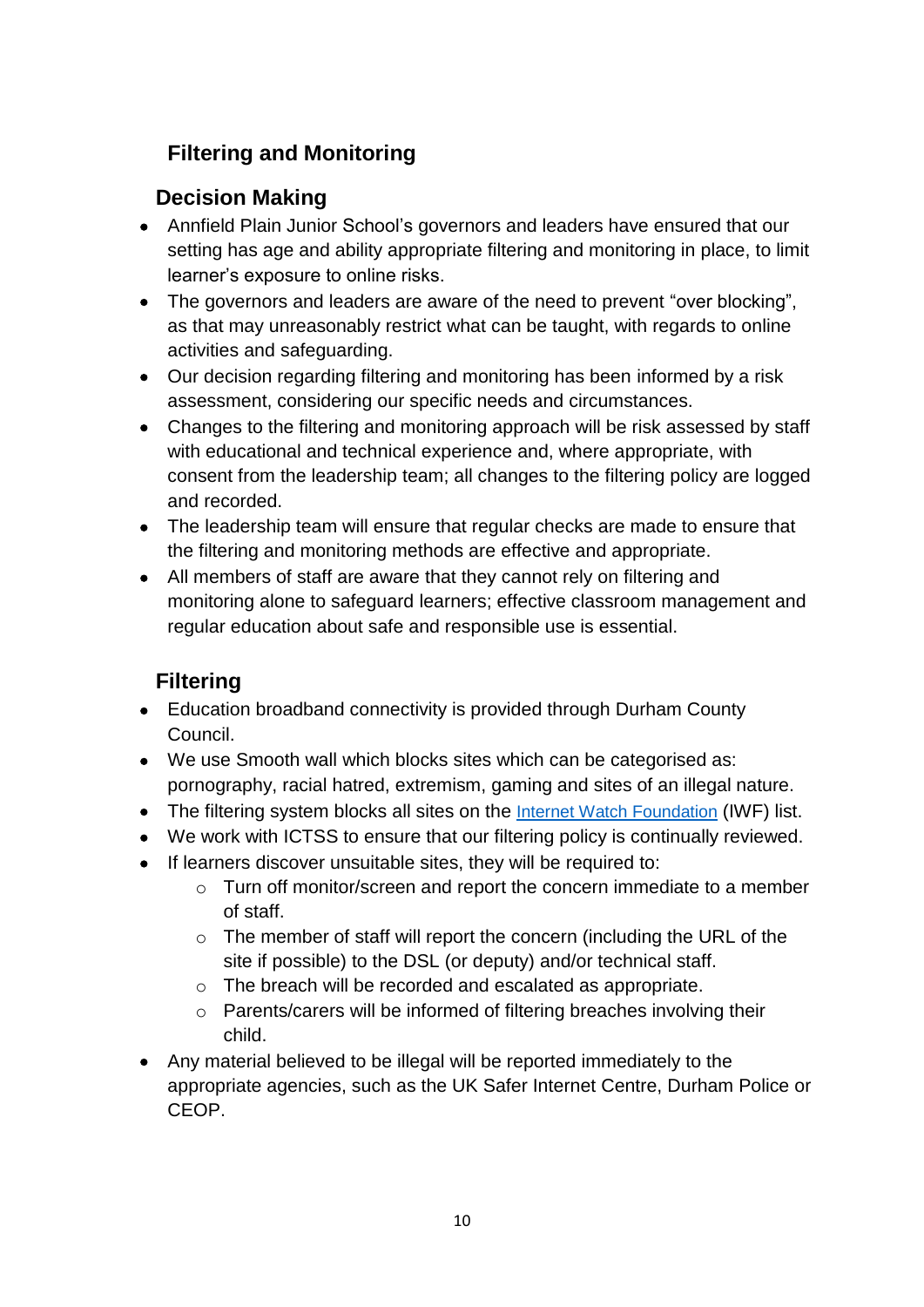## **Monitoring**

- We will appropriately monitor internet use on all setting owned or provided internet enabled devices. This is achieved by:
	- o Physically monitoring what pupils are accessing during the lesson. Also using smooth wall updates and alert emails to discuss further needs and actions that need to be taken with certain pupils.
	- o Smooth wall provides reports about usage that could potentially indicate an issue which requires further investigation. Alerting e-mails are sent to The Headteacher and ICT coordinator who then takes appropriate action.
- If a concern is identified via monitoring approaches we will: o DSL or deputy will respond in line with the child protection policy.
- All users will be informed that use of our systems can be monitored and that all monitoring will be in line with data protection, human rights and privacy legislation.

## **Managing Personal Data Online**

- Personal data will be recorded, processed, transferred and made available online in accordance with General Data Protection Regulations and Data Protection legislation.
	- o Full information can be found in our Data Protection policy.

## **Security and Management of Information Systems**

- We take appropriate steps to ensure the security of our information systems, including:
	- o Virus protection being updated regularly.
	- o Encryption for personal data sent over the Internet or taken off site (such as via portable media storage) or access via appropriate secure remote access systems.
	- o Not using portable media without specific permission; portable media will be checked by an anti-virus /malware scan before use.
	- o Not downloading unapproved software to work devices or opening unfamiliar email attachments.
	- o Regularly checking files held on our network,
	- o The appropriate use of user logins and passwords to access our network.
		- Specific user logins and passwords will be enforced for all
	- o All users are expected to log off or lock their screens/devices if systems are unattended.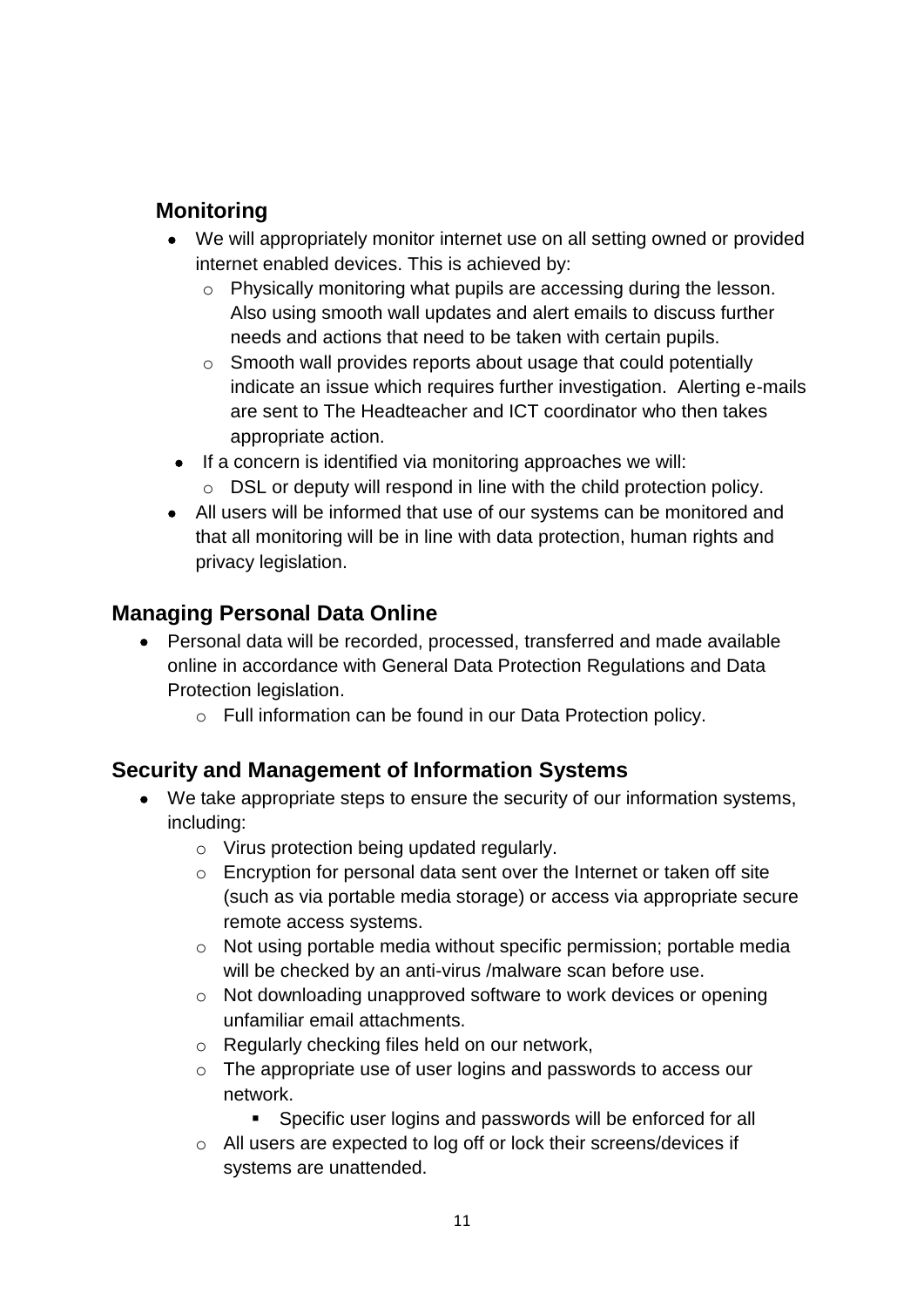## **Password policy**

- All members of staff will have their own unique username and private passwords to access our systems; members of staff are responsible for keeping their password private.
- All learners are provided with their own unique username and private passwords to access our systems; learners are responsible for keeping their password private.
- We require all users to:
	- o Use strong passwords for access into our system.
	- o Change their passwords regularly
	- o Always keep their password private; users must not share it with others or leave it where others can find it.
	- $\circ$  Not to login as another user, at any time.

## **Managing the Safety of our Website**

- We will ensure that information posted on our website meets the requirements as identified by the Department for Education (DfE).
- We will ensure that our website complies with quidelines for publications including: accessibility; data protection; respect for intellectual property rights; privacy policies and copyright.
- Staff or learner's personal information will not be published on our website; the contact details on the website will be our setting address, email and telephone number.
- The administrator account for our website will be secured with an appropriately strong password.
- We will post appropriate information about safeguarding, including online safety, on our website for members of the community.

## **Publishing Images and Videos Online**

• We will ensure that all images and videos shared online are used in accordance with the associated polices, including (but not limited to) the: cameras and image use, data security, acceptable use policies, codes of conduct/behaviour, social media and use of personal devices and mobile phones.

## **Managing e-mail**

- Access to our email systems will always take place in accordance with data protection legislation and in line with other policies, including confidentiality, acceptable use policies and the code of conduct/behaviour policy.
	- o The forwarding of any chain messages/emails is not permitted.
	- o Spam or junk mail will be blocked and reported to the email provider.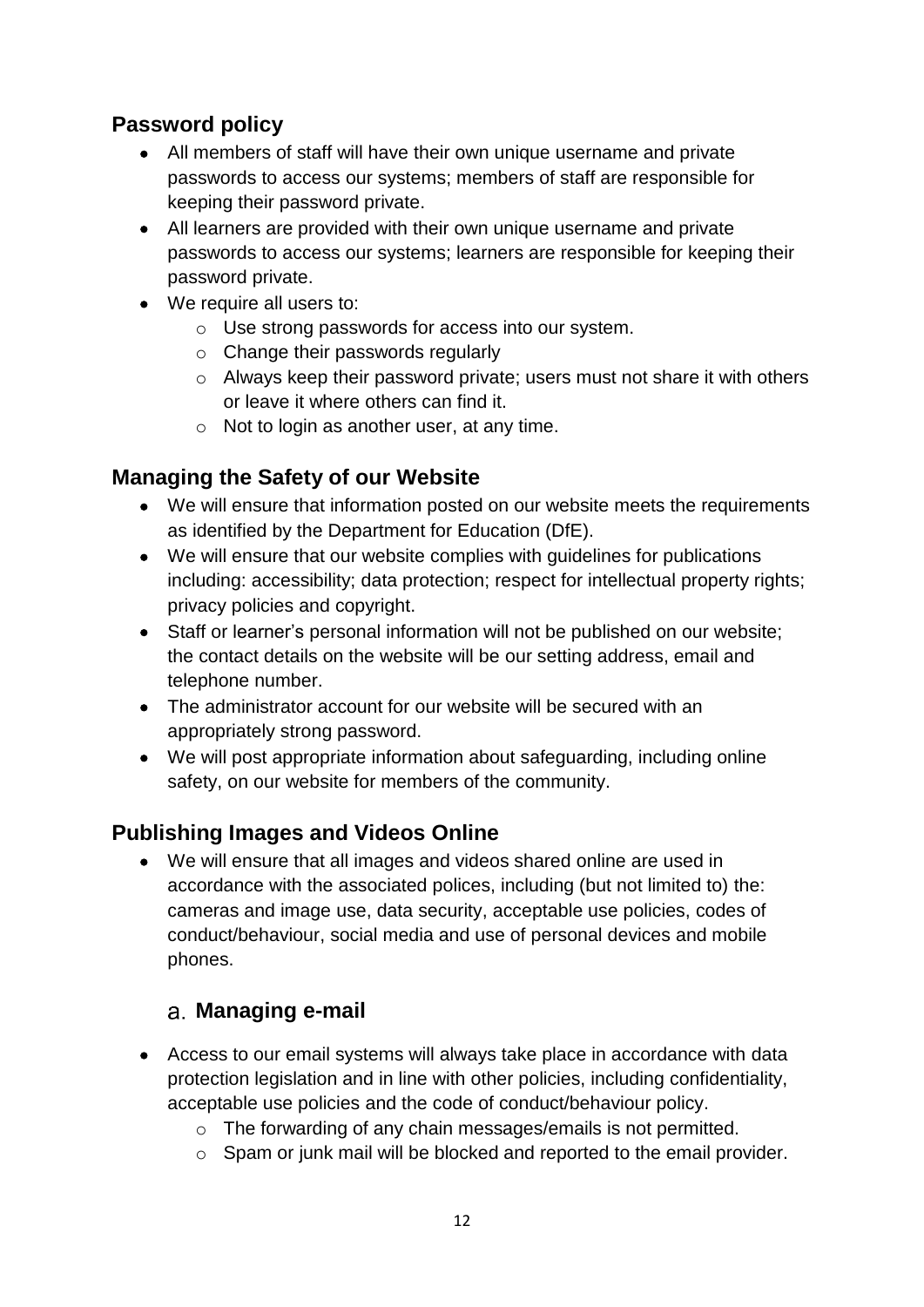- o Any electronic communication which contains sensitive or personal information will only be sent using secure and encrypted email.
- o Setting email addresses and other official contact details will not be used for setting up personal social media accounts.
- Excessive social email use can interfere with teaching and learning and will be restricted; access to external personal email accounts may be blocked on site.

## **Staff e-mail**

- The use of personal email addresses by staff for any official setting business is not permitted.
	- o All members of staff are provided with an email address to use for all official communication.
- Members of staff are encouraged to have an appropriate work-life balance when responding to email, especially if communication is taking place between staff, learners and parents.

## **Social Media**

## **Expectations**

- The expectations' regarding safe and responsible use of social media applies to all members of Annfield Plain Junior School community.
- The term social media may include (but is not limited to): blogs; social networking sites; forums; bulletin boards; online gaming; apps; video/photo sharing sites.
	- o All members of Annfield Plain Junior School's community are advised not to publish specific and detailed private thoughts, concerns, pictures or messages on any social media services, especially content that may be considered threatening, hurtful or defamatory to others.
	- o The use of social media during setting hours for personal use is not permitted unless confined to private settings such as the staff room.

## **Staff Personal Use of Social Media**

• The safe and responsible use of social networking, social media and personal publishing sites will be discussed with all members of staff as part of staff induction and will be revisited and communicated via regular staff training opportunities.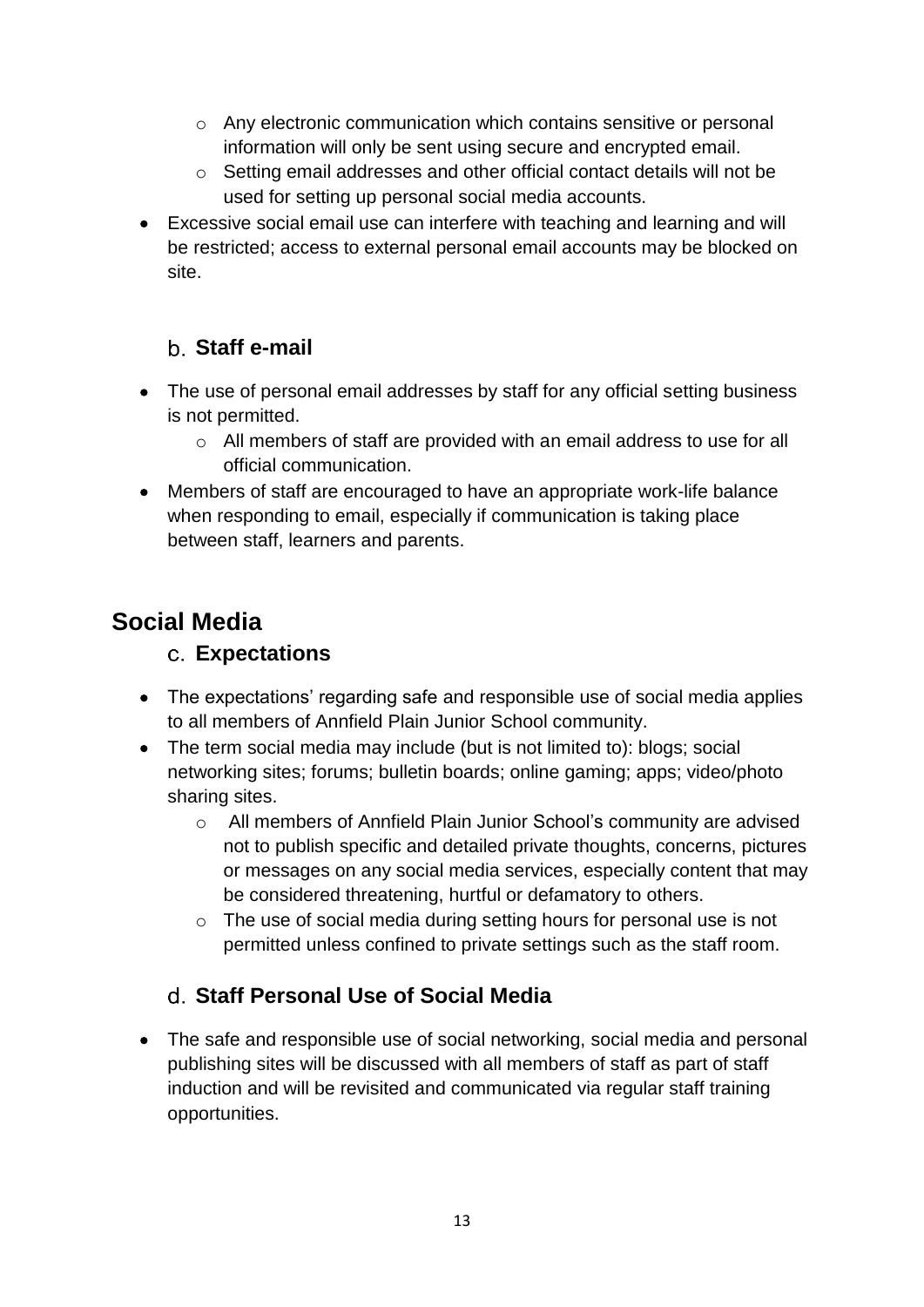• Safe and professional behaviour will be outlined for all members of staff (including volunteers) as part of our code of conduct/behaviour policy as part of acceptable use policy.

#### *Reputation*

- All members of staff are advised that their online conduct on social media can have an impact on their role and reputation within the setting.
	- o Civil, legal or disciplinary action may be taken if staff are found to bring the profession or institution into disrepute, or if something is felt to have undermined confidence in their professional abilities.
- All members of staff are advised to safeguard themselves and their privacy when using social media sites. Advice will be provided to staff via staff training and by sharing appropriate guidance and resources on a regular basis. This will include (but is not limited to):
	- o Setting the privacy levels of their personal sites.
	- o Being aware of location sharing services.
	- o Opting out of public listings on social networking sites.
	- o Logging out of accounts after use.
	- o Keeping passwords safe and confidential.
	- o Ensuring staff do not represent their personal views as that of the setting.
- Members of staff are encouraged not to identify themselves as employees of Annfield Plain Junior School on their personal social networking accounts; this is to prevent information on these sites from being linked with the setting and to safeguard the privacy of staff members.
- All members of staff are encouraged to carefully consider the information, including text and images, they share and post online and to ensure that their social media use is compatible with their professional role and is in accordance our policies and the wider professional and legal framework.
- Information and content that staff members have access to as part of their employment, including photos and personal information about learners and their family members or colleagues will not be shared or discussed on social media sites.
- Members of staff will notify the Leadership Team immediately if they consider that any content shared on social media sites conflicts with their role.

#### *Communicating with learners and parents and carers*

- All members of staff are advised not to communicate with or add as 'friends' any current or past learners or their family members via any personal social media sites, applications or profiles.
	- o Any pre-existing relationships or exceptions that may compromise this, will be discussed with DSL (or deputy) or the head teacher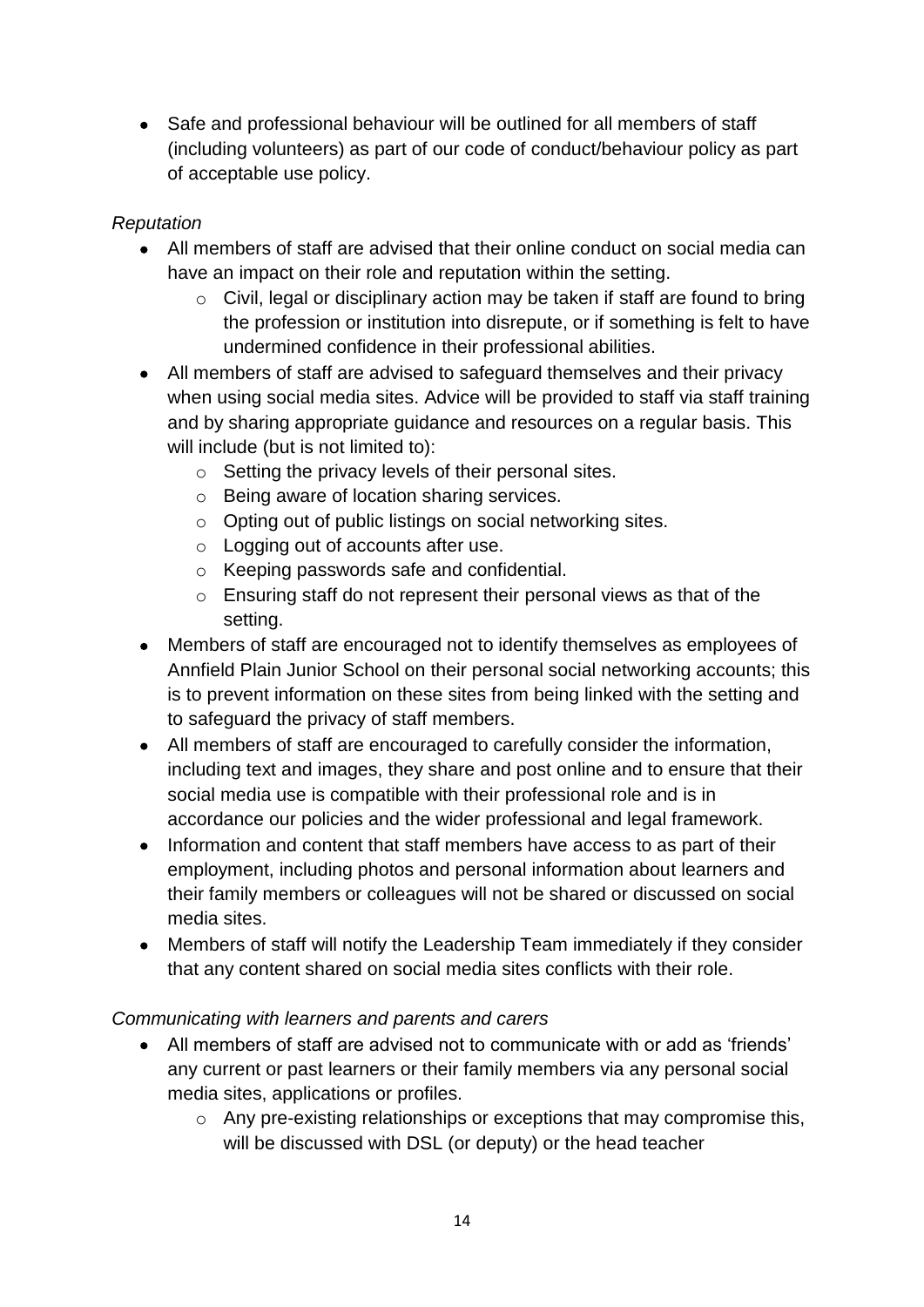- $\circ$  If ongoing contact with learners is required once they have left the setting, members of staff will be expected to use existing alumni networks or use official setting provided communication tools.
- Staff will not use personal social media accounts to contact learners or parents, nor should any contact be accepted, except in circumstance whereby prior approval has been given by the head teacher.
- Any communication from learners and parents received on personal social media accounts will be reported to the DSL (or deputy).

## **Use of Personal Devices and Mobile Phones**

• Annfield Plain Junior School recognises that personal communication through mobile technologies is an accepted part of everyday life for learners, staff and parents/carers, but technologies need to be used safely and appropriately within the setting.

## **Expectations**

- All use of personal devices (including but not limited to; tablets, games consoles and 'smart' watches) and mobile phones will take place in accordance with the law and other appropriate policies, such as anti-bullying, behaviour and child protection.
- Electronic devices of any kind that are brought onto site are the responsibility of the user.
	- o All members of Annfield Plain Junior School's community are advised to take steps to protect their mobile phones or devices from loss, theft or damage; we accept no responsibility for the loss, theft or damage of such items on our premises.
	- o All members of Annfield Plain Junior School's community are advised to use passwords/pin numbers to ensure that unauthorised calls or actions cannot be made on their phones or devices; passwords and pin numbers should be kept confidential and mobile phones and personal devices should not be shared.
- Mobile phones and personal devices are not permitted to be used in specific areas within the site such as changing rooms, toilets and swimming pools.
- The sending of abusive or inappropriate messages or content via mobile phones or personal devices is forbidden by any member of the community; any breaches will be dealt with as part of our behaviour policy.
- All members of Annfield Plain Junior School community are advised to ensure that their mobile phones and personal devices do not contain any content which may be offensive, derogatory or would otherwise contravene our behaviour or child protection policies.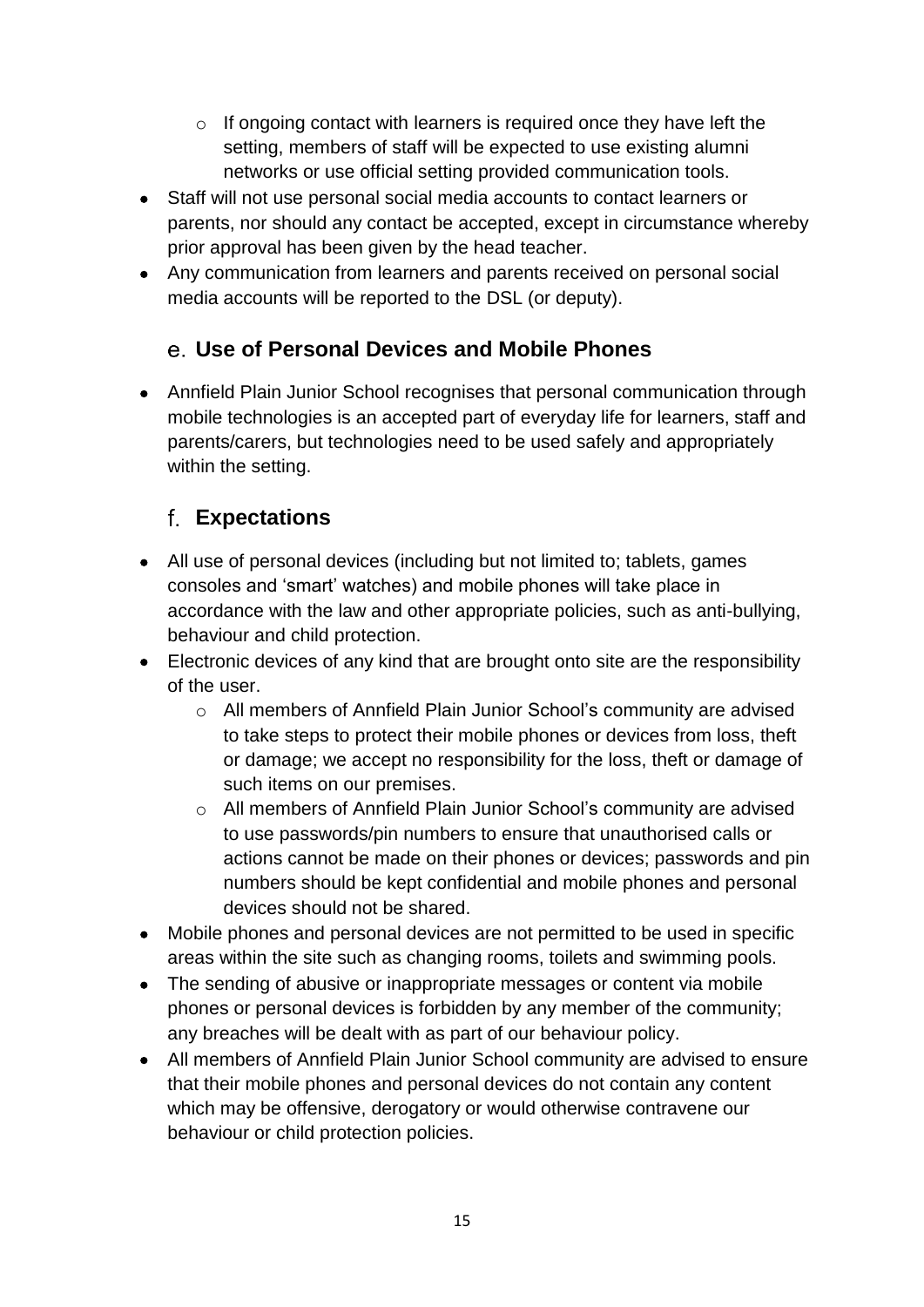## **Staff Use of Personal Devices and Mobile Phones**

- Members of staff will ensure that use of personal phones and devices takes place in accordance with the law, as well as, relevant policy and procedures, such as: confidentiality, child protection, data security and acceptable use.
- Staff will be advised to:
	- o Keep mobile phones and personal devices in a safe and secure place such as a locked drawer during lesson time.
	- o Keep mobile phones and personal devices switched off or switched to 'silent' mode during lesson times.
	- o Ensure that Bluetooth or other forms of communication (such as 'airdrop') are hidden or disabled during lesson times.
	- o Not use personal devices during teaching periods.
	- o Ensure that any content bought onto site via mobile phones and personal devices are compatible with their professional role and expectations.
- Members of staff are NOT permitted to use their own personal phones or devices for contacting learners or parents and carers, unless there were exceptional circumstances such as an emergency when out of school on an educational visit.
	- o Any pre-existing relationships, which could undermine this, will be discussed with the DSL (or deputy) and head teacher.
- Staff will not use personal devices:
	- o To take photos or videos of learners and will only use work-provided equipment for this purpose.
	- o Directly with learners and will only use work-provided equipment during lessons/educational activities.
- If a member of staff breaches our policy, action will be taken in line with our code of conduct/staff behaviour and allegations policy
	- $\circ$  If a member of staff is thought to have illegal content saved or stored on a mobile phone or personal device or have committed a criminal offence, the police will be contacted.

## **Visitors' Use of Personal Devices and Mobile Phones**

- Parents/carers and visitors (including volunteers and contractors) must use their mobile phones and personal devices in accordance with our acceptable use policy and other associated policies, such as: anti-bullying, behaviour, child protection and image use.
- We will ensure appropriate signage and information is displayed and provided to inform parents, carers and visitors of expectations of use.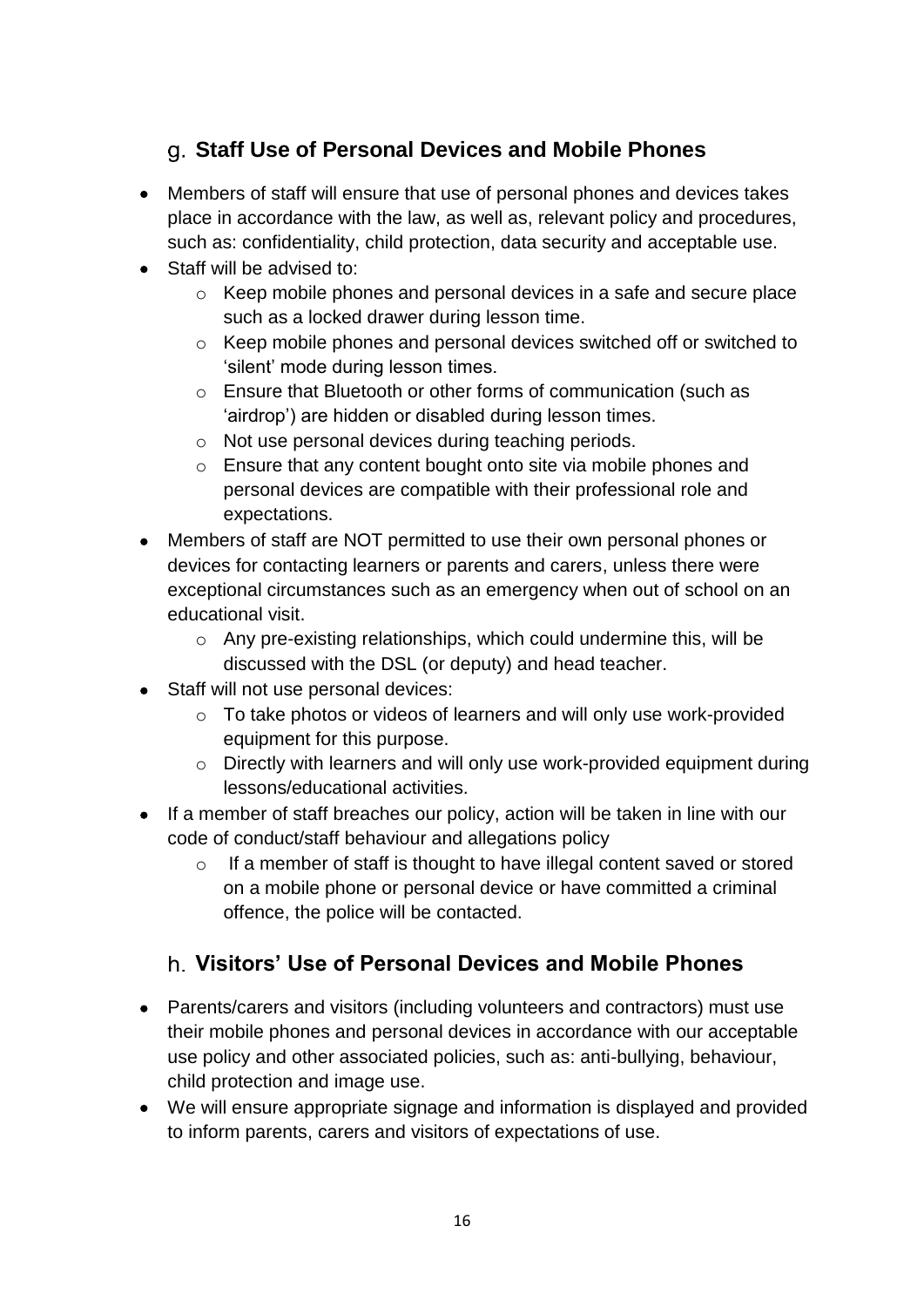• Members of staff are expected to challenge visitors if they have concerns and will always inform the DSL (or deputy) or head teacher of any breaches our policy.

## **Responding to Online Safety Incidents and Concerns**

- All members of the community will be made aware of the reporting procedure for online safety concerns, including: breaches of filtering, youth produced sexual imagery (sexting), cyberbullying and illegal content.
- All members of the community must respect confidentiality and the need to follow the official procedures for reporting concerns.
	- o Learners, parents and staff will be informed of our complaints procedure and staff will be made aware of the whistleblowing procedure.
- We require staff, parents, carers and learners to work in partnership to resolve online safety issues.
- After any investigations are completed, we will debrief, identify lessons learnt and implement any policy or curriculum changes as required.
- The school will follow the NSPCC quidance on when to contact the Police available here :-

[https://www.npcc.police.uk/documents/Children%20and%20Young%20people/When%20t](https://www.npcc.police.uk/documents/Children%20and%20Young%20people/When%20to%20call%20the%20police%20guidance%20for%20schools%20and%20colleges.pdf) [o%20call%20the%20police%20guidance%20for%20schools%20and%20colleges.pdf](https://www.npcc.police.uk/documents/Children%20and%20Young%20people/When%20to%20call%20the%20police%20guidance%20for%20schools%20and%20colleges.pdf)

- If we are unsure how to proceed with an incident or concern, the DSL (or deputy) will seek advice from the Education Safeguarding Team.
- Where there is suspicion that illegal activity has taken place, we will contact the Education Safeguarding Team or Durham Police using 101, or 999 if there is immediate danger or risk of harm.
- If an incident or concern needs to be passed beyond our community (for example if other local settings are involved or the public may be at risk), the DSL or headteacher will speak with Durham Police first to ensure that potential investigations are not compromised.

## **Concerns about Learners' Welfare**

- The DSL (or deputy) will be informed of any online safety incidents involving safeguarding or child protection concerns.
	- o The DSL (or deputy) will record these issues in line with our child protection policy.
- The DSL (or deputy) will ensure that online safety concerns are escalated and reported to relevant agencies in line with the DCSP thresholds and procedures.
- We will inform parents and carers of online safety incidents or concerns involving their child, as and when required.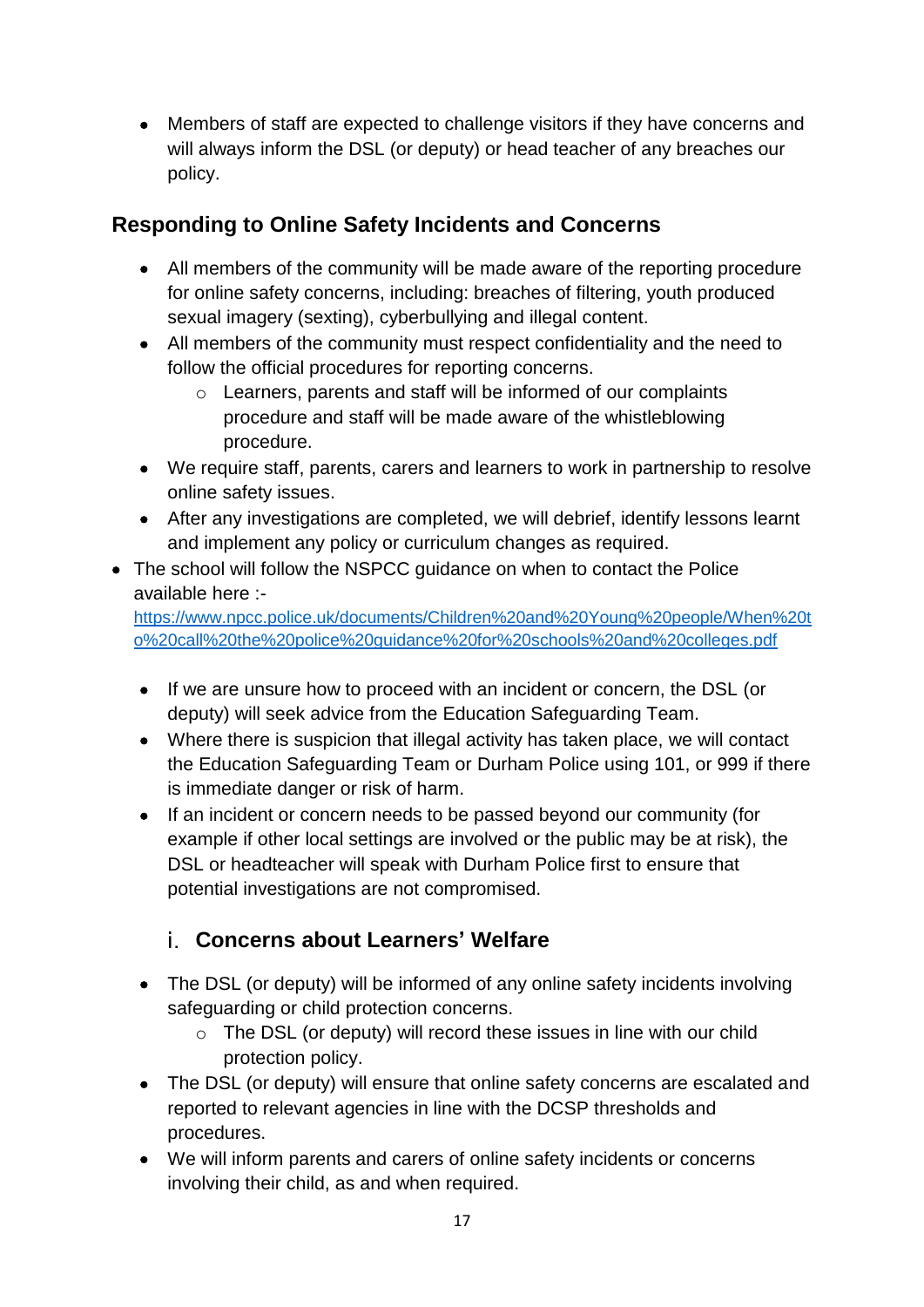## **Staff Misuse**

- Any complaint about staff misuse will be referred to the headteacher in accordance with the allegations policy.
- Issues which do not meet the threshold requiring reporting to the LADO will be recorded in the schools record of low level concerns.
- Any allegations regarding a member of staff's online conduct reaching the threshold will be discussed with the LADO (Local Authority Designated Officer).
- Any allegations regarding a member of staff's online conduct will be discussed with the LADO (Local Authority Designated Officer).
- Appropriate action will be taken in accordance with our staff behaviour policy/code of conduct.

## **Procedures for Responding to Specific Online Incidents or Concerns**

## **Online Sexual Violence and Sexual Harassment between Children**

- Our setting has accessed and understood "[Sexual violence and sexual](https://www.gov.uk/government/publications/sexual-violence-and-sexual-harassment-between-children-in-schools-and-colleges)  [harassment between children in schools and colleges](https://www.gov.uk/government/publications/sexual-violence-and-sexual-harassment-between-children-in-schools-and-colleges)" (2021) guidance and part 5 of 'Keeping children safe in education' 2021.
- Annfield Plain Junior School recognises that sexual violence and sexual harassment between children can take place online. Examples may include; non-consensual sharing of sexual images and videos, sexualised online bullying, online coercion and threats, unwanted sexual comments and messages on social media, and online sexual exploitation.
	- o Full details of how we will respond to concerns relating to sexual violence and sexual harassment between children can be found within our child protection and anti-bullying policy.
- Annfield Plain Junior School recognises that the internet brings the potential for the impact of any sexual violence and sexual harassment concerns to extend further than the local community, and for a victim or alleged perpetrator to become marginalised and excluded by online communities.
- Annfield Plain Junior School also recognises the potential for repeat victimisation in the future if abusive content continues to exist somewhere online.
- Annfield Plain Junior School will ensure that all members of the community are made aware of the potential social, psychological and criminal consequences of online sexual violence and sexual harassment between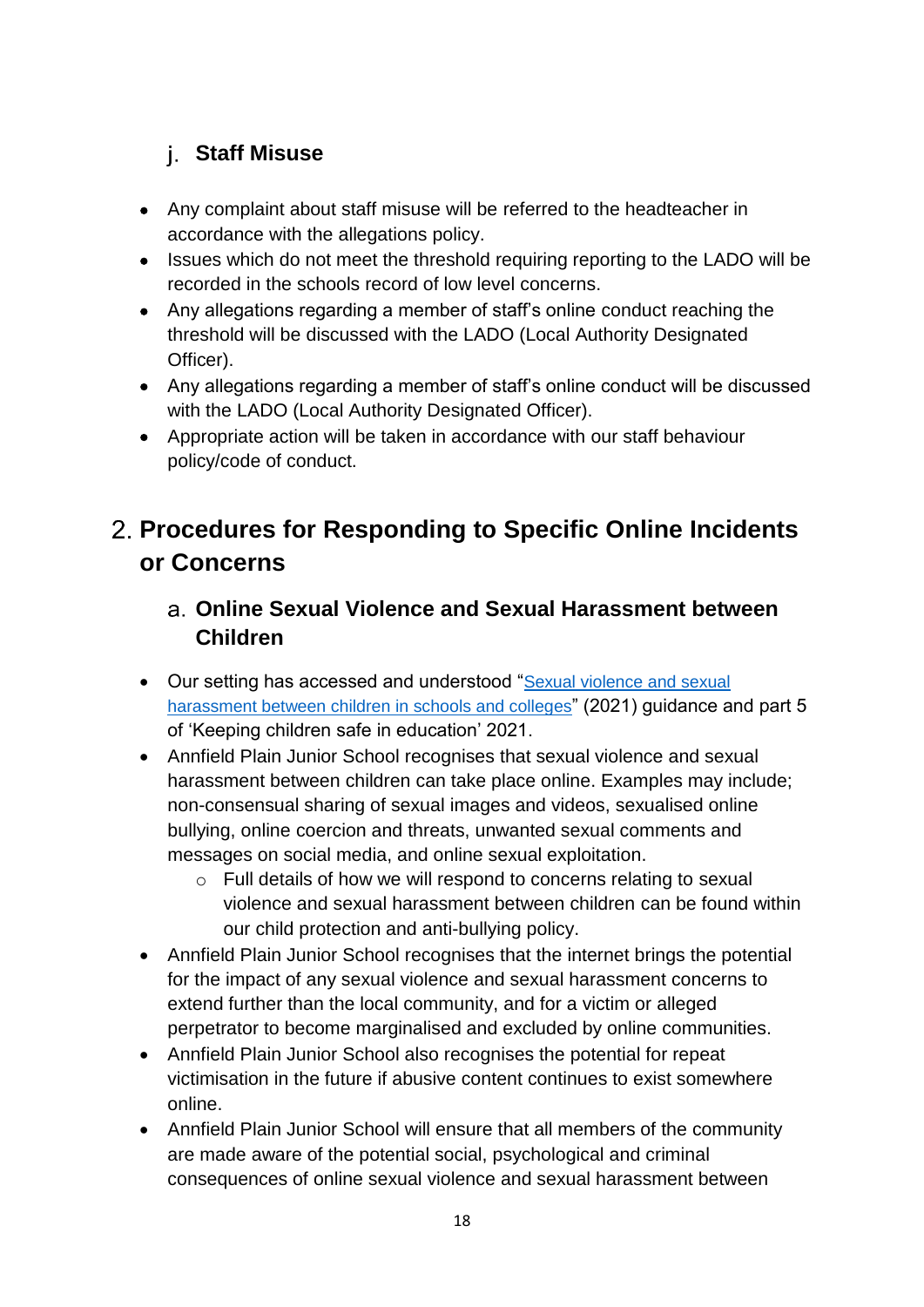children by implementing a range of age and ability appropriate educational methods as part of our PSHE and RSE curriculum.

- We will ensure that all members of the community are aware of sources of support regarding online sexual violence and sexual harassment between children.
- We will respond to concerns regarding online sexual violence and sexual harassment between children, regardless of whether the incident took place on our premises or using our equipment.
- If made aware of online sexual violence and sexual harassment, we will:
	- $\circ$  Immediately notify the DSL (or deputy) and act in accordance with our child protection and anti-bullying policies.
	- o If content is contained on learners electronic devices, they will be managed in accordance with the DfE '[searching screening and](https://www.gov.uk/government/publications/searching-screening-and-confiscation)  [confiscation'](https://www.gov.uk/government/publications/searching-screening-and-confiscation) advice.
	- o Provide the necessary safeguards and support for all learners involved, such as offering specific advice on blocking, reporting and removing online content, as well as providing appropriate counselling/pastoral support.
	- o Implement appropriate sanctions in accordance with our behaviour policy.
	- o Inform parents and carers, if appropriate, about the incident and how it is being managed.
	- $\circ$  If appropriate, make a referral to partner agencies, such as First Contact and/or the Police.
	- o If the concern involves children and young people at a different educational setting, work in partnership with other DSLs to ensure appropriate safeguarding action is taken in the wider local community.
		- If a criminal offence has been committed, the DSL (or deputy) will discuss this with Durham Police first to ensure that investigations are not compromised.
	- o Review the handling of any incidents to ensure that best practice was implemented, and policies/procedures are appropriate.

## **Youth Produced Sexual Imagery ("Nudes")**

- Annfield Plain Junior School recognises youth produced sexual imagery (known as "sexting") as a safeguarding issue; all concerns will be reported to and dealt with by the DSL (or deputy).
- This section only applies to YP under the age of 18 creating/sharing/receiving nudes of a YP. It does not apply to children sharing adult pornography.
- On any occasion when an adult is in possession of or is sharing an illegal image of a YP – this will always be an urgent police matter.
- We will follow the advice set out by UKCIS here [https://www.gov.uk/government/publications/sharing-nudes-and-semi-nudes-advice-](https://www.gov.uk/government/publications/sharing-nudes-and-semi-nudes-advice-for-education-settings-working-with-children-and-young-people)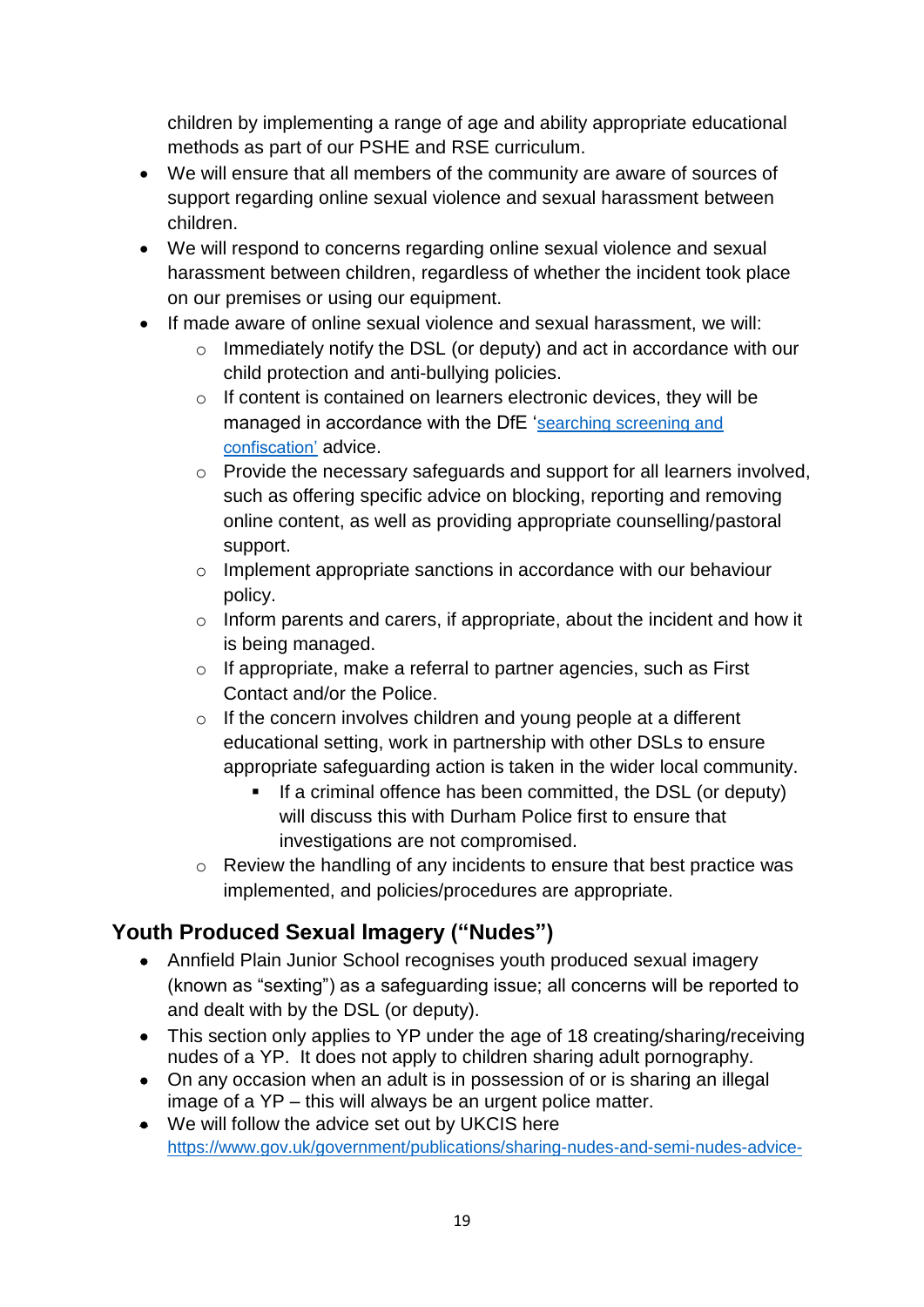[for-education-settings-working-with-children-and-young-people](https://www.gov.uk/government/publications/sharing-nudes-and-semi-nudes-advice-for-education-settings-working-with-children-and-young-people) a summary of the guidance is now an appendix of the school safeguarding policy.

- We will follow the advice as set out in the non-statutory UKCCIS guidance: ['Sexting in schools and colleges: responding to incidents and safeguarding young](https://www.gov.uk/government/groups/uk-council-for-child-internet-safety-ukccis)  [people'](https://www.gov.uk/government/groups/uk-council-for-child-internet-safety-ukccis) and [KSCB](http://www.kscb.org.uk/guidance/online-safety) guidance: "Responding to youth produced sexual imagery".
- Annfield Plain Junior School will ensure that all members of the community are made aware of the potential social, psychological and criminal consequences of 'sexting' by implementing preventative approaches, via a range of age and ability appropriate educational methods.
- We will ensure that all members of the community are aware of sources of support regarding youth produced sexual imagery.
- We will respond to concerns regarding youth produced sexual imagery, regardless of whether the incident took place on site or using setting provided or personal equipment.
- We will not:
	- o View any images suspected of being youth produced sexual imagery, unless there is no other possible option, or there is a clear need or reason to do so.
		- **EXT** If it is deemed necessary, the image will only be viewed by the DSL (or deputy DSL) and their justification for viewing the image will be clearly documented.
	- o Send, share, save or make copies of content suspected to be an indecent image of a child (i.e. youth produced sexual imagery) and will not allow or request learners to do so.
- If made aware of an incident involving the creation or distribution of youth produced sexual imagery, we will:
	- o Act in accordance with our child protection policies and the relevant Durham LSCB procedures.
	- o Ensure the DSL (or deputy) responds in line with the 'Sexting in schools [and colleges: responding to incidents and safeguarding young people'](https://www.gov.uk/government/groups/uk-council-for-child-internet-safety-ukccis) guidance.
	- o Store the device securely.
		- If an indecent image has been taken or shared on our network or devices, we will act to block access to all users and isolate the image.
	- o Carry out a risk assessment which considers any vulnerability of learners involved; including carrying out relevant checks with other agencies.
	- $\circ$  Inform parents and carers, if appropriate, about the incident and how it is being managed. Additional resources are available on the Extranet for both Pupils and Parents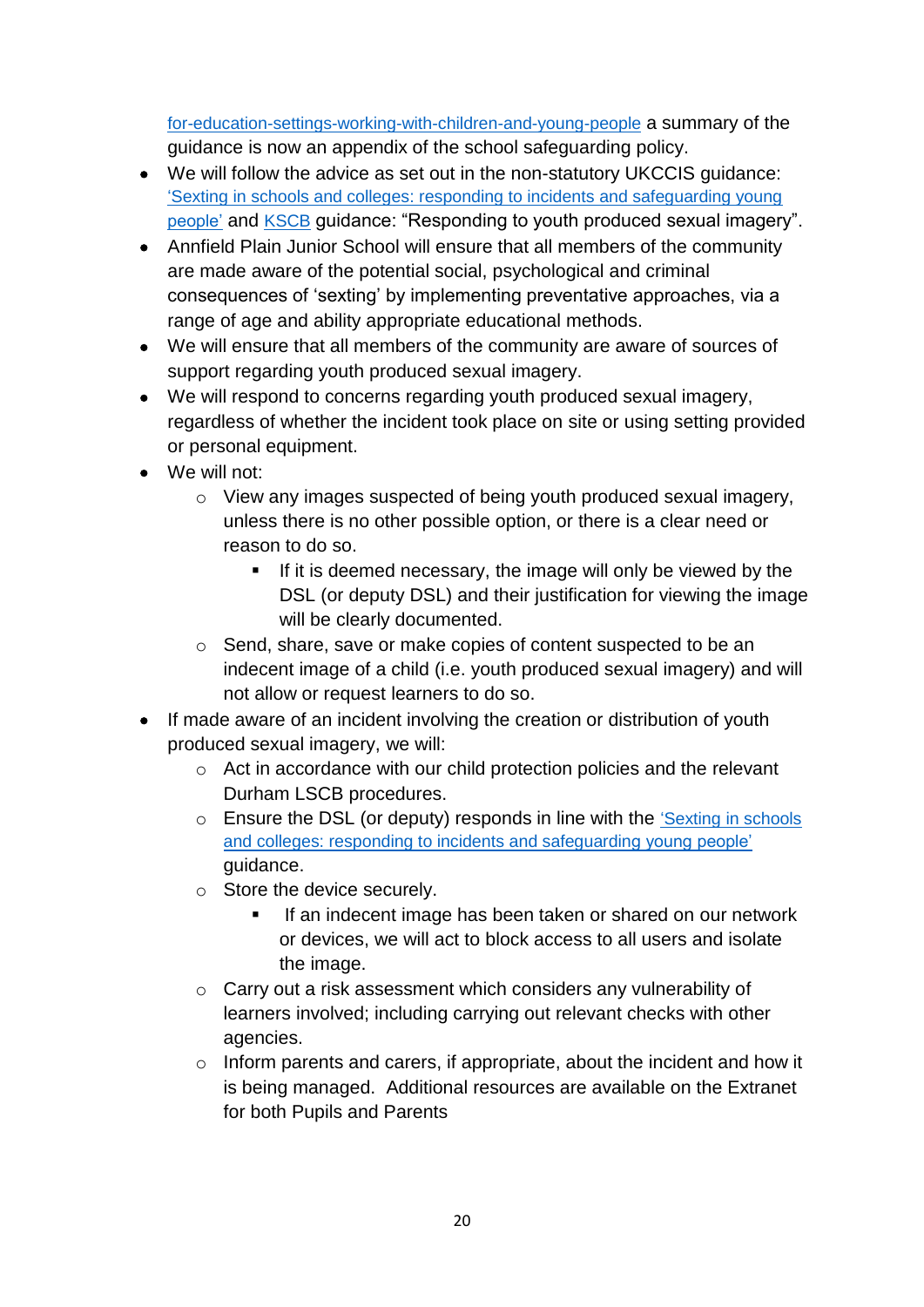- o Make a referral to First Contact and/or the Police, as deemed appropriate in line with the UKCCIS : ['Sexting in schools and colleges:](https://www.gov.uk/government/groups/uk-council-for-child-internet-safety-ukccis)  [responding to incidents and safeguarding young people'](https://www.gov.uk/government/groups/uk-council-for-child-internet-safety-ukccis) guidance.
- o Provide the necessary safeguards and support for learners, such as offering counselling or pastoral support.
- o Implement appropriate sanctions in accordance with our behaviour policy but taking care not to further traumatise victims where possible.
- o Consider the deletion of images in accordance with the UKCCIS: ['Sexting in schools and colleges: responding to incidents and safeguarding](https://www.gov.uk/government/groups/uk-council-for-child-internet-safety-ukccis)  [young people'](https://www.gov.uk/government/groups/uk-council-for-child-internet-safety-ukccis) guidance.
	- Images will only be deleted once the DSL has confirmed that other agencies do not need to be involved; and are sure that to do so would not place a child at risk or compromise an investigation.
- o Review the handling of any incidents to ensure that best practice was implemented; the leadership team will also review and update any management procedures, where necessary.

## **Online Child Sexual Abuse and Exploitation (including child criminal exploitation)**

- Annfield Plain Junior School will ensure that all members of the community are aware of online child sexual abuse, including: exploitation and grooming; the consequences; possible approaches which may be employed by offenders to target children and how to respond to concerns.
- Annfield Plain Junior School recognises online child sexual abuse and exploitation (including criminal exploitation) as a safeguarding issue and, as such, all concerns will be reported to and dealt with by the DSL (or deputy).
- We will implement preventative approaches for online child sexual abuse and exploitation (including criminal exploitation) via a range of age and ability appropriate education for learners, staff and parents/carers.
- We will ensure that all members of the community are aware of the support available regarding online child sexual abuse and exploitation (including criminal exploitation), both locally and nationally.
- We will ensure that the 'Click CEOP' report button is visible and available to learners and other members of our community. Which can be accessed via our school website.
- If made aware of incident involving online child sexual abuse and exploitation (including criminal exploitation), we will:
	- o Act in accordance with our child protection policies and the relevant Durham LSCB procedures.
	- o If appropriate, store any devices involved securely.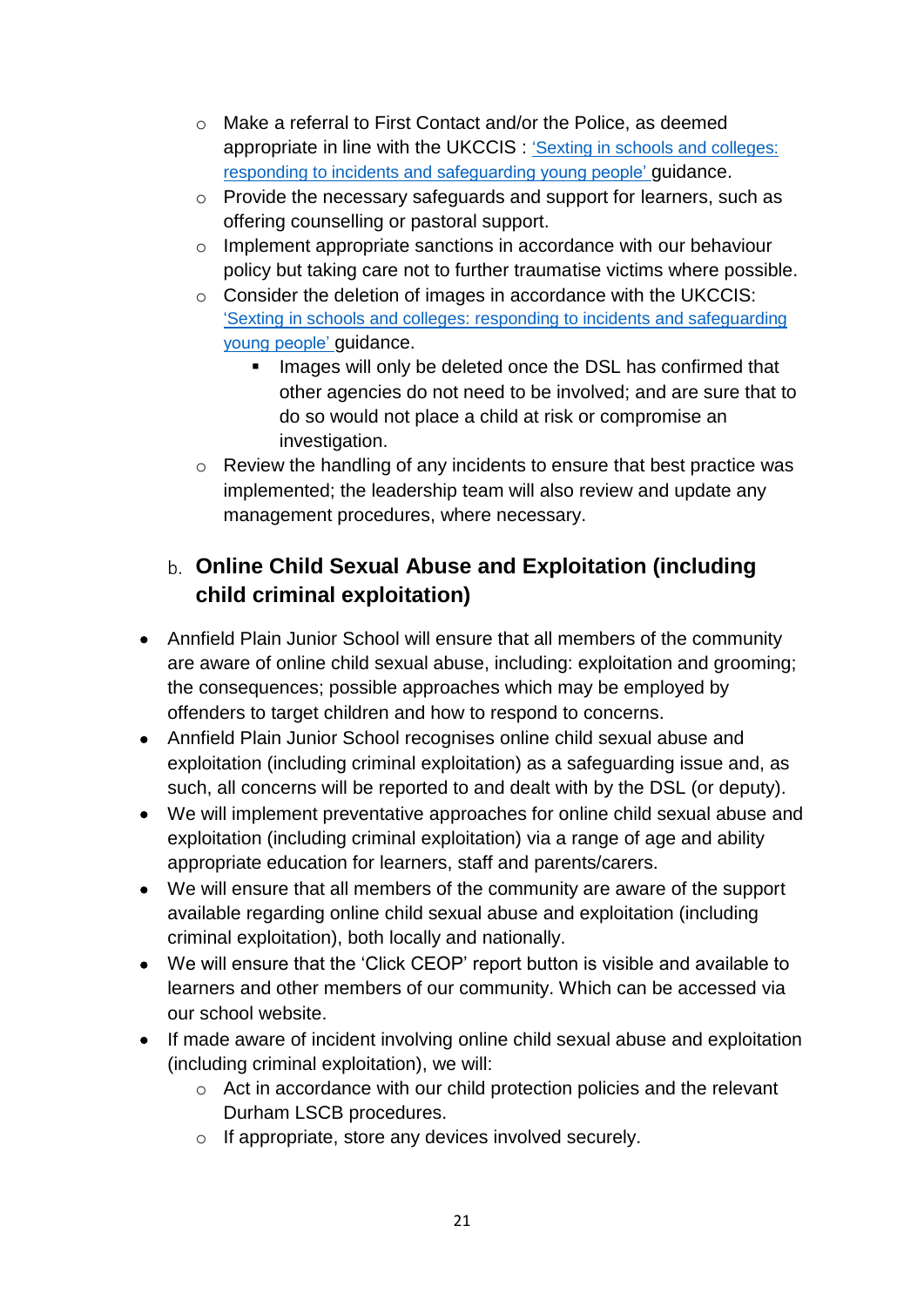- o Make a referral to First Contact (if required/appropriate) and immediately inform Kent police via 101, or 999 if a child is at immediate risk.
- o Carry out a risk assessment which considers any vulnerabilities of learner(s) involved (including carrying out relevant checks with other agencies).
- o Inform parents/carers about the incident and how it is being managed.
- o Provide the necessary safeguards and support for learners, such as, offering counselling or pastoral support.
- o Review the handling of any incidents to ensure that best practice is implemented; leadership team will review and update any management procedures, where necessary.
- We will respond to concerns regarding online child sexual abuse and exploitation (including criminal exploitation), regardless of whether the incident took place on our premises or using setting provided or personal equipment.
	- o Where possible, learners will be involved in decision making and if appropriate, will be empowered to report concerns such as via the Click CEOP report: [www.ceop.police.uk/safety-centre/](http://www.ceop.police.uk/safety-centre/)
- If we are unclear whether a criminal offence has been committed, the DSL (or deputy) will obtain advice immediately through the Education Durham or Durham Police.
- If learners at other setting are believed to have been targeted, the DSL (or deputy) will seek support from Durham Police and/or Education Durham first to ensure that potential investigations are not compromised.

## **Indecent Images of Children (IIOC)**

- Annfield Plain Junior School will ensure that all members of the community are made aware of the possible consequences of accessing Indecent Images of Children (IIOC).
- We will respond to concerns regarding IIOC on our equipment and/or personal equipment, even if access took place off site.
- We will seek to prevent accidental access to IIOC by using an internet Service provider (ISP) which subscribes to the Internet Watch Foundation block list and by implementing appropriate filtering, firewalls and anti-spam software.
- If we are unclear if a criminal offence has been committed, the DSL (or deputy) will obtain advice immediately through the police and/or the Education Safeguarding Team.
- If made aware of IIOC, we will:
	- o Act in accordance with our child protection policy and the relevant Durham DCSP procedures.
	- o Store any devices involved securely.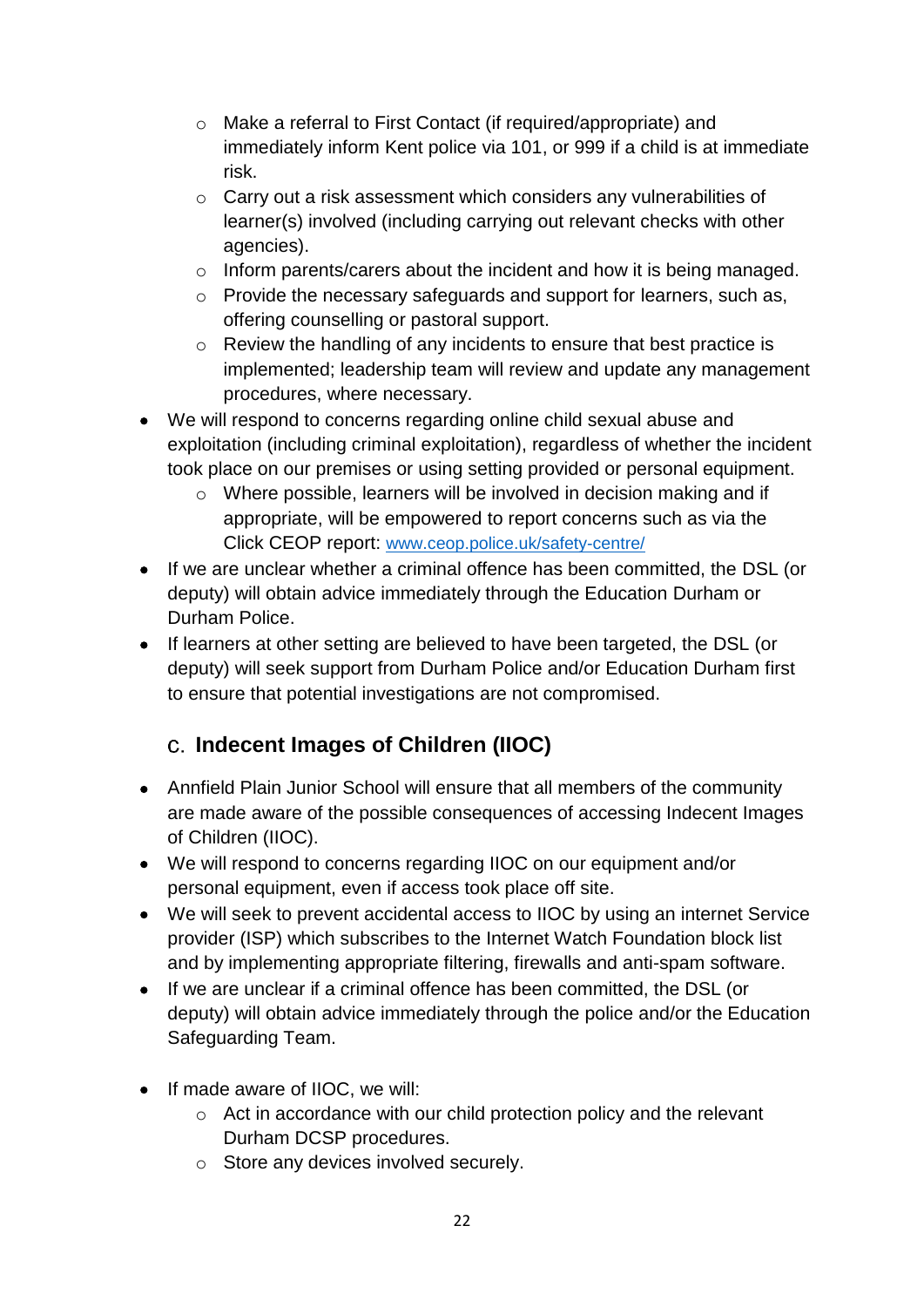- o Immediately inform appropriate organisations, such as CEOP, Durham Police or the LADO.
- If made aware that a member of staff or a learner has been inadvertently exposed to indecent images of children, we will:
	- o Ensure that the DSL (or deputy) is informed.
	- $\circ$  Ensure that the URLs (webpage addresses) which contain the suspect images are reported to the Internet Watch Foundation via [www.iwf.org.uk](https://www.iwf.org.uk/) .
	- o Ensure that any copies that exist of the image, for example in emails, are deleted.
	- o Report concerns, as appropriate to parents and carers.
- If made aware that indecent images of children have been found on the setting provided devices, we will:
	- o Ensure that the DSL (or deputy) is informed.
	- o Ensure that the URLs (webpage addresses) which contain the suspect images are reported to the Internet Watch Foundation via [www.iwf.org.uk](https://www.iwf.org.uk/) .
	- o Ensure that any copies that exist of the image, for example in emails, are deleted.
	- o Inform the police via 101 (999 if there is an immediate risk of harm) and First Contact
	- o Only store copies of images (securely, where no one else has access to them and delete all other copies) at the request of the police only.
	- o Report concerns, as appropriate to parents and carers.
- If made aware that a member of staff is in possession of indecent images of children on setting provided devices, we will:
	- $\circ$  Ensure that the head teacher is informed in line with our managing allegations against staff policy.
	- o Inform the Local Authority Designated Officer (LADO) and other relevant organisations in accordance with our managing allegations against staff policy.
	- o Quarantine any devices until police advice has been sought.

## **Cyberbullying**

- Cyberbullying, along with all other forms of bullying, will not be tolerated at Annfield Plain Junior School.
- Full details of how we will respond to cyberbullying are set out in our antibullying policy.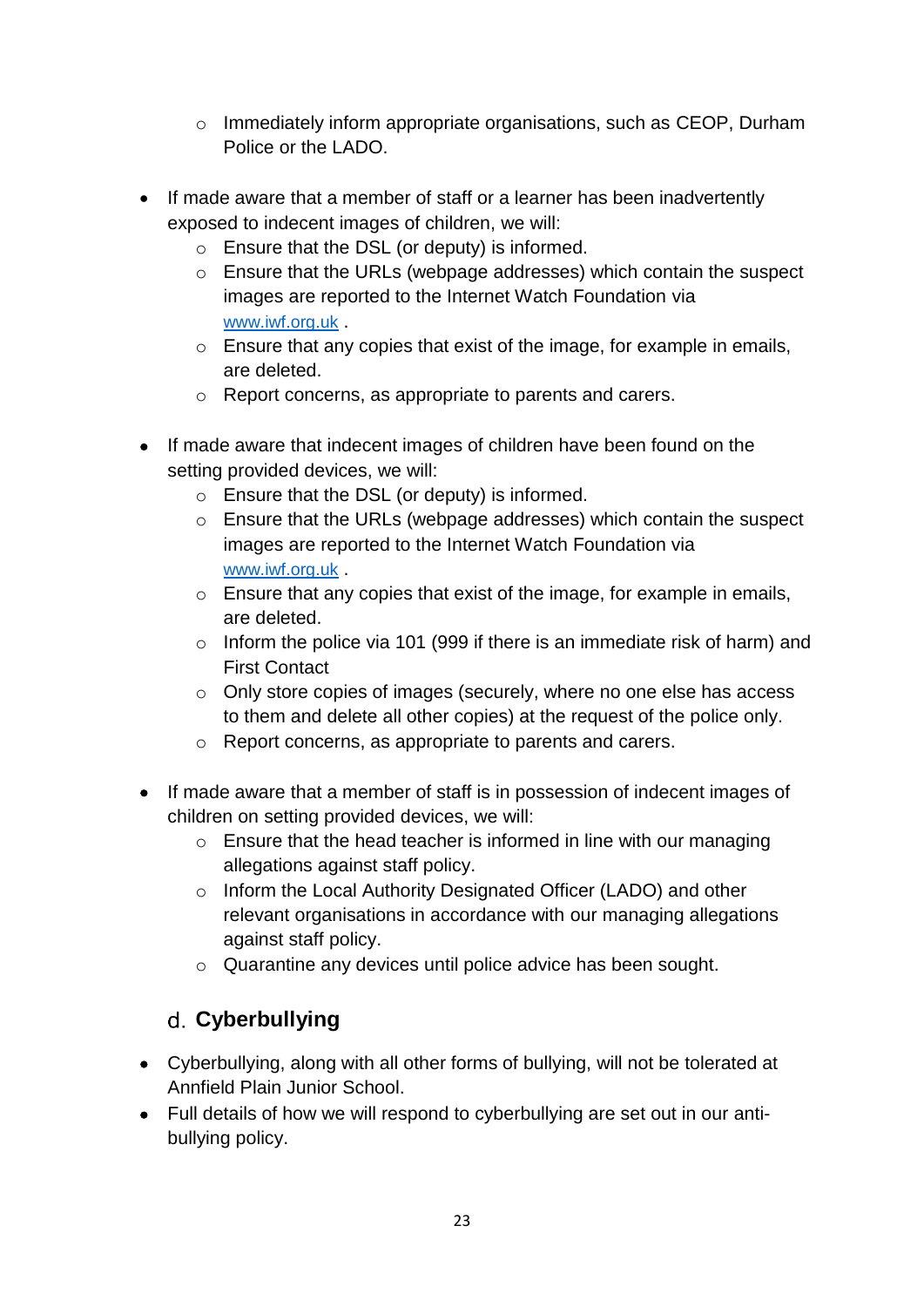## **Online Hate**

- Online hate content, directed towards or posted by, specific members of the community will not be tolerated at Annfield Plain Junior School and will be responded to in line with existing policies, including anti-bullying and behaviour policies.
- All members of the community will be advised to report online hate in accordance with relevant policies and procedures.
- The Police will be contacted if a criminal offence is suspected.
- If we are unclear on how to respond, or whether a criminal offence has been committed, the DSL (or deputy) will obtain advice through First Contact or Durham Police

## **Online Radicalisation and Extremism**

- We will take all reasonable precautions to ensure that learners and staff are safe from terrorist and extremist material when accessing the internet on site.
- If we are concerned that a child or parent/carer may be at risk of radicalisation online, the DSL (or deputy) will be informed immediately, and action will be taken in line with our child protection policy.
- If we are concerned that member of staff may be at risk of radicalisation online, the headteacher will be informed immediately, and action will be taken in line with the child protection and allegations policies.

## **Child criminal Exploitation-Including County Lines**

• All staff need to be aware of the indicators that a child may be at risk from, or involved with Child Criminal Exploitation (CCE) and note that this can be facilitated through the use of technology. Further details are in the schools safeguarding policy.

## **Useful Links for Educational Settings**

## **Education Durham**

- Paul Hodgkinson, EDA with responsibility for Online Safety. 03000265841 ([paul.hodgkinson@durham.gov.uk](mailto:paul.hodgkinson@durham.gov.uk))
- Guidance for Educational Settings:
	- o Extranet ( Pupils -> safeguarding -> Online Safety ) [https://gateway.durhamschools.org.uk/pupils/safeguarding/Lists/Online%20Safet](https://gateway.durhamschools.org.uk/pupils/safeguarding/Lists/Online%20Safety/Current%20Documents.aspx) [y/Current%20Documents.aspx](https://gateway.durhamschools.org.uk/pupils/safeguarding/Lists/Online%20Safety/Current%20Documents.aspx)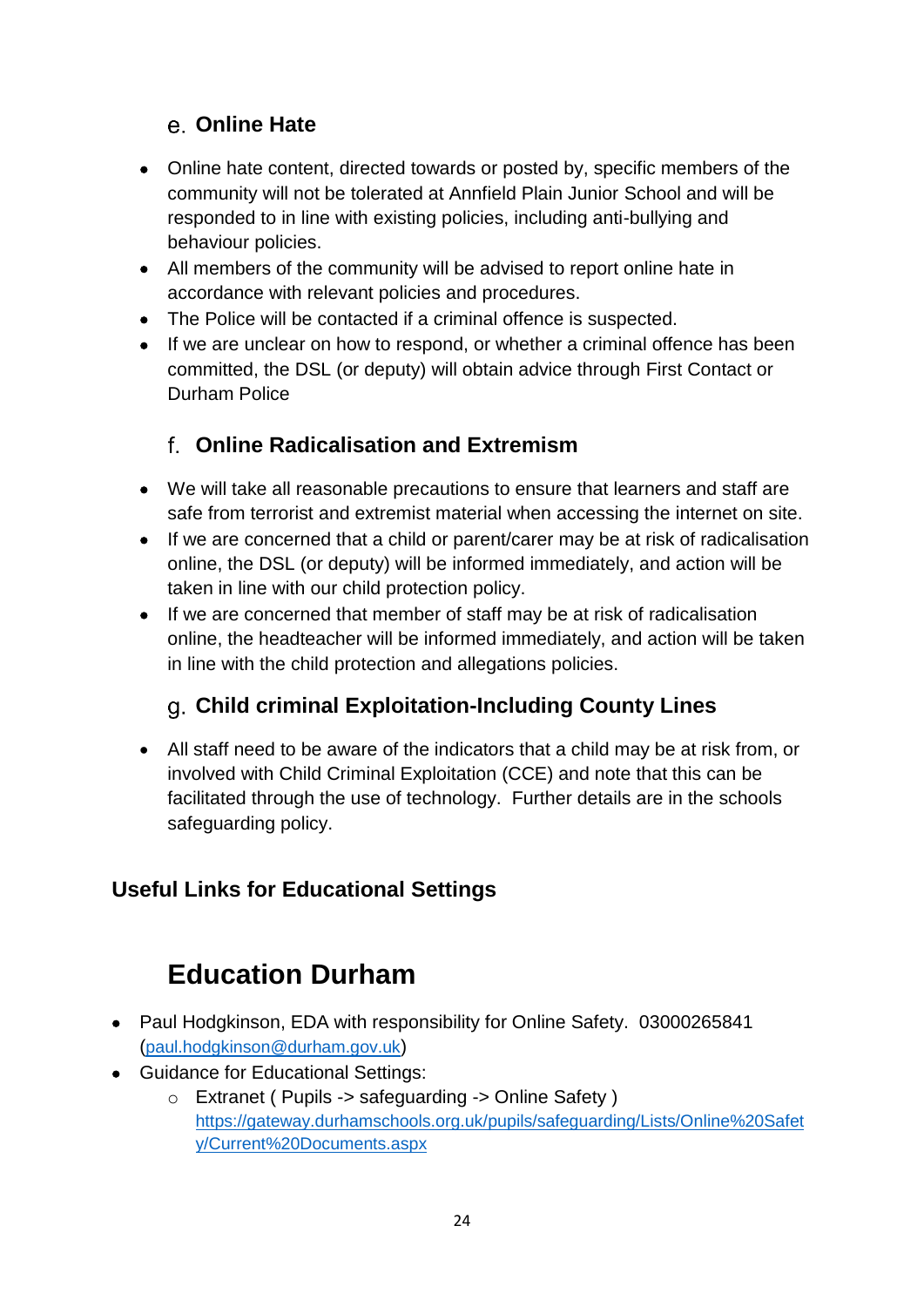o Kent Online Safety Blog: [www.theeducationpeople.org/blog/?tags=Online+Safety&page=1](http://www.theeducationpeople.org/blog/?tags=Online+Safety&page=1)

## **Durham LSCB:**

• <http://www.durham-lscb.org.uk/>

## **Durham Police:**

In an emergency (a life is in danger or a crime in progress) dial 999. For other nonurgent enquiries contact the Police via 101

Prevent Officer – Steven Holden but referrals should be made through First Contact NSPCC have produced a useful guide about detailing at what point The Police should be contacted.

[https://www.npcc.police.uk/documents/Children%20and%20Young%20people/When%20to](https://www.npcc.police.uk/documents/Children%20and%20Young%20people/When%20to%20call%20the%20police%20guidance%20for%20schools%20and%20colleges.pdf) [%20call%20the%20police%20guidance%20for%20schools%20and%20colleges.pdf](https://www.npcc.police.uk/documents/Children%20and%20Young%20people/When%20to%20call%20the%20police%20guidance%20for%20schools%20and%20colleges.pdf)

### **Other:**

- ICTSS helpdesk 03000 265841
- Sharon Lewis/ Carol Glasper (LADO) 03000 268838

## **National Links and Resources for Educational Settings**

- CEOP:
	- o [www.thinkuknow.co.uk](http://www.thinkuknow.co.uk/)
	- o [www.ceop.police.uk](http://www.ceop.police.uk/)
- Childnet: [www.childnet.com](http://www.childnet.com/)
- Internet Matters: [www.internetmatters.org](http://www.internetmatters.org/)
- Internet Watch Foundation (IWF): [www.iwf.org.uk](http://www.iwf.org.uk/)
- Lucy Faithfull Foundation: [www.lucyfaithfull.org](http://www.lucyfaithfull.org/)
- Parent Protect https://www.parentsprotect.co.uk/ this includes advice for parents on peer on peer abuse and how to cope if your child has got into significant trouble online.
- NSPCC: [www.nspcc.org.uk/onlinesafety](http://www.nspcc.org.uk/onlinesafety)
	- o ChildLine: [www.childline.org.uk](http://www.childline.org.uk/)
	- o Net Aware: [www.net-aware.org.uk](http://www.net-aware.org.uk/)
- The Marie Collins Foundation: [www.mariecollinsfoundation.org.uk](http://www.mariecollinsfoundation.org.uk/)
- UK Safer Internet Centre: [www.saferinternet.org.uk](http://www.saferinternet.org.uk/) o Professional Online Safety Helpline: [www.saferinternet.org.uk/about/helpline](http://www.saferinternet.org.uk/about/helpline)
- 360 Safe Self-Review tool for schools: [www.360safe.org.uk](http://www.360safe.org.uk/)

## **National Links and Resources for Parents/Carers**

- Action Fraud: [www.actionfraud.police.uk](http://www.actionfraud.police.uk/)
- CEOP:
	- o [www.thinkuknow.co.uk](http://www.thinkuknow.co.uk/)
	- o [www.ceop.police.uk](http://www.ceop.police.uk/)